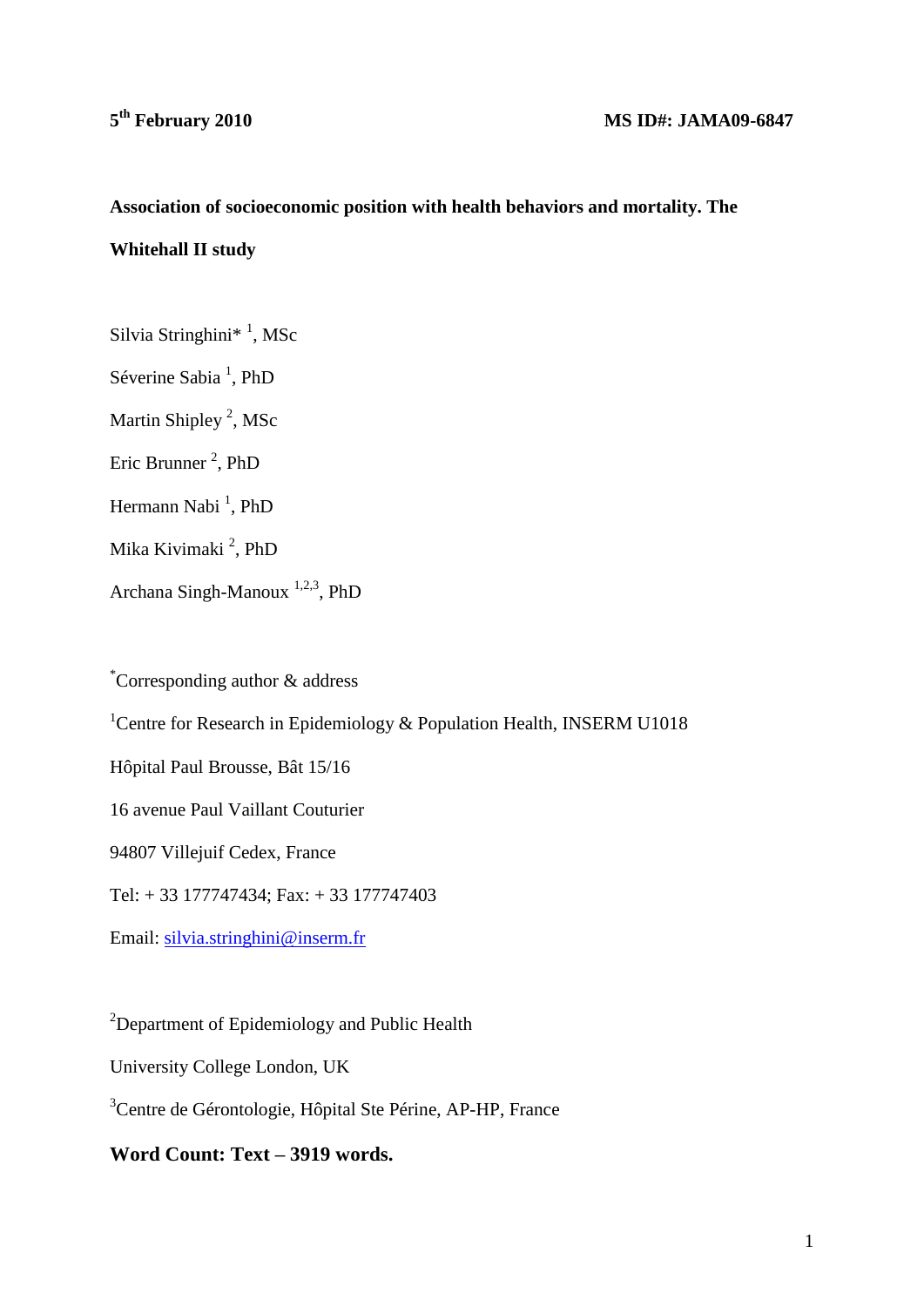#### **Abstract**

**Context:** Previous studies may have underestimated the contribution of health behaviors to social inequalities in mortality because health behaviors were assessed only at the baseline of the study.

**Objective:** To examine the role of health behaviors in the association between socioeconomic position and mortality and compare whether their contribution differs when assessed at only one point in time to that assessed longitudinally through the follow-up.

**Main outcome measures:** All-cause and cause-specific mortality.

**Design, Setting, and Participants:** Participants are drawn from the British Whitehall II longitudinal cohort study, established in 1985 on 10,308 London based civil servants, aged 35-55 years. Analyses are based on 9,590 men and women followed for mortality until 2009. Socioeconomic position was derived from civil service employment grade (high, intermediate and low) at baseline. Smoking, alcohol consumption, diet and physical activity were assessed four times over the follow-up.

**Results:** 654 participants died during the follow-up. In analysis adjusted for sex and year of birth, those in the low socioeconomic position had 1.60 times higher risk of death from all causes than those in the high position (a rate difference of 1.94 per 1000 person-years). This association was attenuated by 42% (95% CI, 21%-94%) when health behaviors assessed at baseline were entered into the model and by 72% (95% CI, 42%-154%) when they were entered as time dependent covariates. The corresponding attenuations were 29% (95% CI, 11%-54%) and 45% (95% CI, 24%-79%) for cardiovascular mortality and 61% (95% CI, 16%-425%) and 94% (95% CI, 35%-595%) for non-cancer non-cardiovascular mortality. The difference between the baseline only and repeated assessments of health behaviors was mostly due to an increased explanatory power of diet (from 7% to 17% for all-cause mortality), physical activity (from 5% to 21% for all-cause mortality) and alcohol consumption (from 3% to 12% for all-cause mortality). The role of smoking, the strongest mediator in these analyses, did not change when using baseline or repeat assessments (from 32% to 35% for all-cause mortality).

**Conclusions:** In a civil service population in London, there was an association between socioeconomic position and mortality that was substantially accounted for by adjustment for health behaviors, particularly when the behaviors were assessed repeatedly.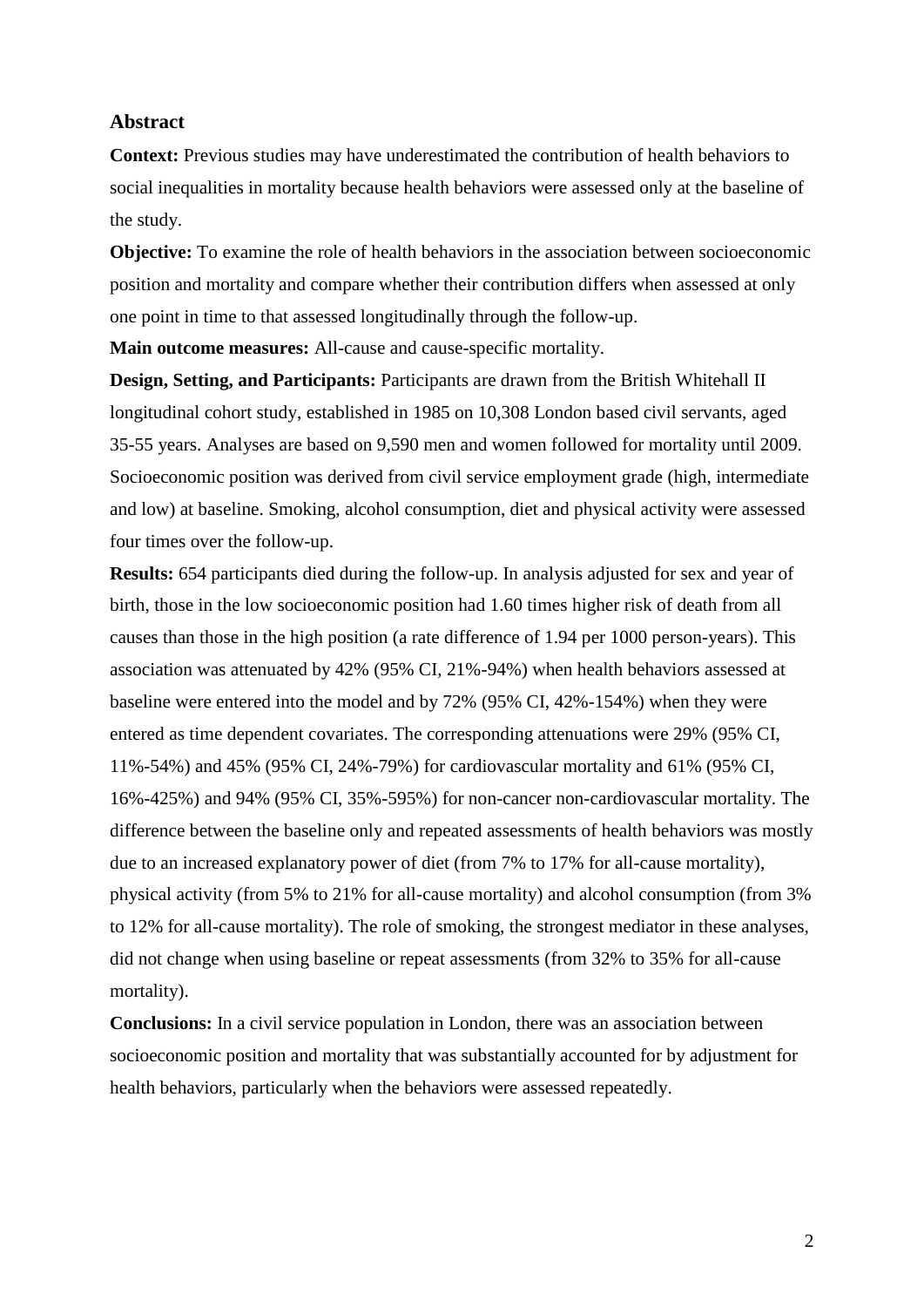## **Introduction**

Lifestyle and health-related behaviors are recognized as major determinants of morbidity and mortality worldwide.<sup>1-3</sup> Concurrently, there is evidence to suggest that the socioeconomic differences in morbidity and mortality have increased. $4-6$  The higher prevalence of unhealthy behaviors in lower socioeconomic groups  $7-9$  is seen to be one of the mechanisms linking lower socioeconomic position to worse health. $10;11$  Combinations of potentially modifiable behavioral factors such as smoking, alcohol consumption, dietary patterns, physical activity and BMI have been shown to explain 12% to 54% of the socioeconomic differences in mortality.<sup>12-17</sup> In those studies, health behaviors have typically been assessed at only one point in time, assuming implicitly that they remain constant over time.

However, major changes have occurred in population lifestyles. These include the decreasing prevalence of smoking, $^{18}$  but a remarkable increase in obesity since the 1990s.<sup>19</sup> Given that changes in health behaviors may be socially patterned,<sup>20;21</sup> previous studies with a single assessment of behaviors may have provided an inaccurate estimation of their contribution to the association between socioeconomic factors and mortality. In this study, we used four repeated measures of health behaviors over a 24-year period to assess their role when only baseline measures are used compared to repeated measures over the follow-up. We further examined whether this difference is similar for four health behaviors: smoking, alcohol consumption, diet and physical activity.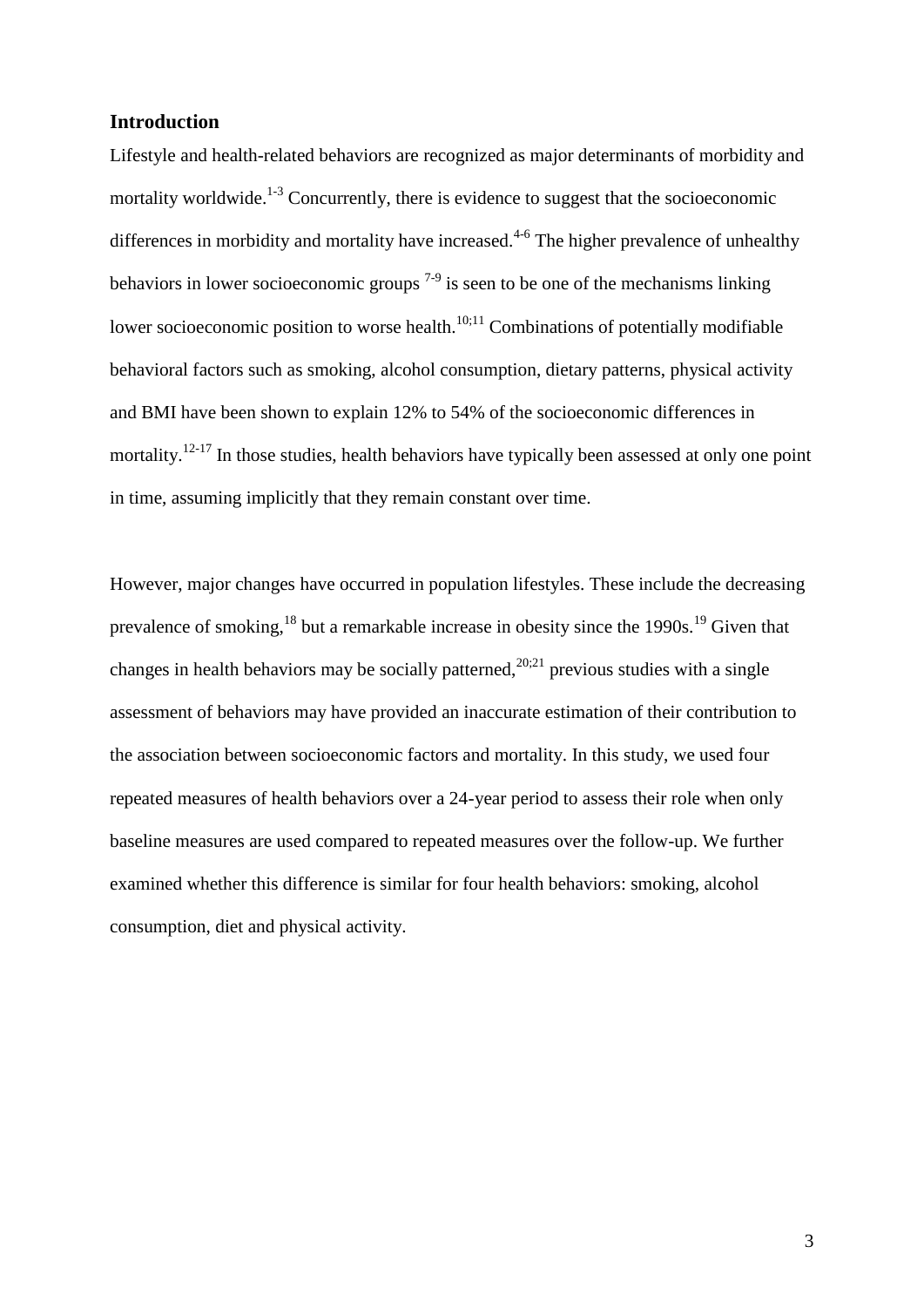## **Data and Methods**

# **Study Population**

The Whitehall II cohort was established in 1985 to examine the socioeconomic gradient in health and disease among 10,308 civil servants.<sup>22</sup> All civil servants aged 35-55 years in 20 London based departments were invited to participate by letter, and 73% agreed. Baseline examination (Phase 1) took place during 1985-1988, and involved a clinical examination and a self-administered questionnaire containing sections on demographic characteristics, health, lifestyle factors, work characteristics, social support and life events. All participants gave written consent to participate in the study and the University College London ethics committee approved the study.

# **Socioeconomic Position**

Socioeconomic position is approximated by the British civil service occupational grade at baseline; a three level variable representing high (administrative grades), intermediate (professional or executive grades) and low (clerical or support grades) grades. This measure is a comprehensive marker of socioeconomic circumstances and is related to salary, social status and level of responsibility at work.<sup>23</sup>

## **Health Behaviors**

Data on health behaviors were drawn from Phases 1 (1985-1988), 3 (1991-1993), 5 (1997- 1999) and 7 (2002-2004) of the study. *Smoking status* was self-reported (never, ex, or current smoker). *Alcohol consumption* was assessed using questions on the number of alcoholic drinks ("measures" of spirits, "glasses" of wine, and "pints" of beer) consumed in the last week. This was converted to number of alcohol units (1 unit corresponds to 8 g of alcohol) consumed per week.<sup>24</sup> Participants were categorized as abstainers  $(0 \text{ unit/week})$ , moderate  $(1-\frac{1}{2})$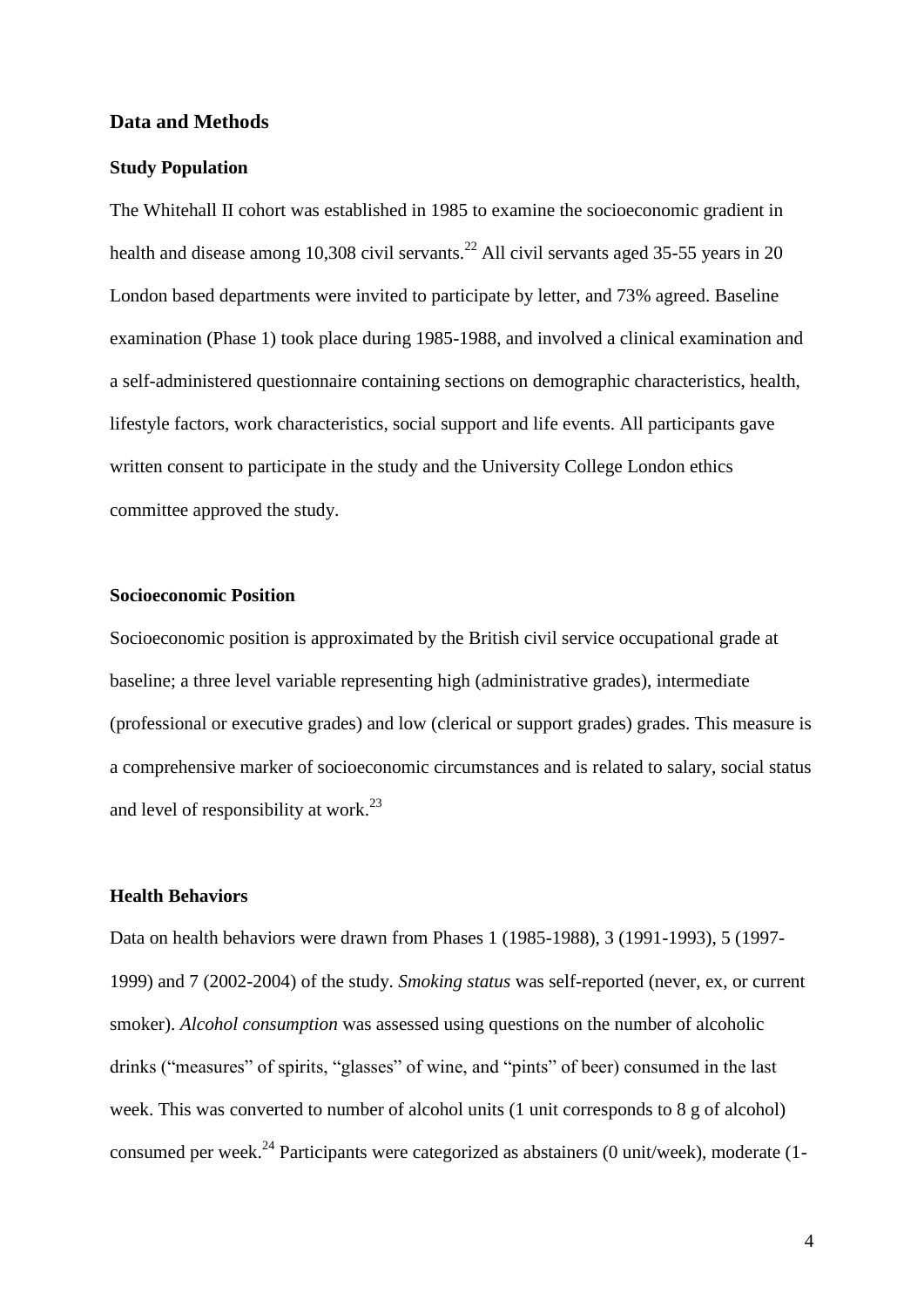21 units/week for men, 1-14 for women) and heavy drinkers (more than 21 units/week for men, more than 14 for women). *Dietary patterns* were assessed via questions on the frequency of fruit and vegetable consumption (8-point scale, ranging from "seldom or never" to "two or more times a day"), the type of bread (white, brown, or both) and milk (no, whole, semi-skimmed, skimmed, other) consumed. A diet score was calculated and classified as "unhealthy" if participants reported eating white bread most frequently, used whole milk and ate fruit and vegetables less than 3 times a month; "healthy" if they reported eating wholemeal, wheatmeal or other brown bread most frequently, didn"t use milk or used skimmed or "other types of milk" and ate fruit and vegetables daily or two or more times a day; or "moderately healthy" if their dietary pattern was in-between. *Physical activity* was assessed at Phases 1 and 3 using questions on the frequency and duration of participation in mildly energetic (e.g., weeding, general housework, bicycle repair), moderately energetic (e.g., dancing, cycling, leisurely swimming), and vigorous physical activity (e.g., running, hard swimming, playing squash). At Phases 5 and 7, the questionnaire was modified to include 20 items on frequency and duration of participation in different physical activities (e.g., walking, cycling, sports) that were used to compute hours per week of each intensity level. Participants were classified as "active" (more than 2.5 hrs/week of moderate physical activity or more than 1 hr/week of vigorous physical activity), "inactive" (less than 1 hr/week of moderate physical activity and less than 1 hr/week of vigorous physical activity), or "moderately active" (if not active or inactive). For 20% of the participants, data on health behaviors were missing at one of the follow-ups (Phases 3, 5, or 7), these were replaced with data from one phase immediately prior or subsequent to that phase.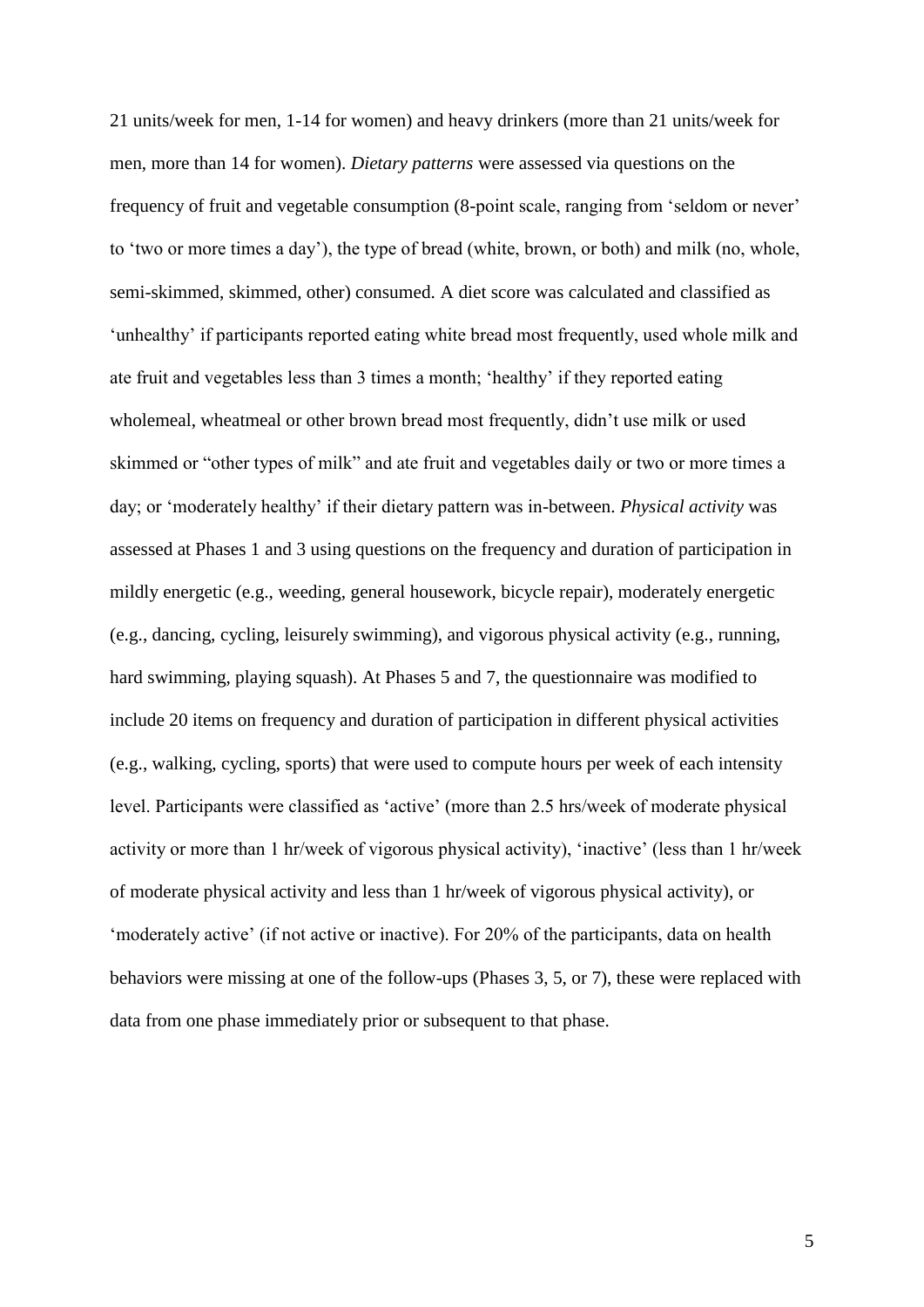## **Mortality**

10,297 (99.9 %) participants were successfully traced and have been followed for mortality through the national mortality register kept by the National Health Services Central Registry, using the National Health Service identification number assigned to each British citizen. Mortality follow-up, including the causes of death, was available until  $30<sup>th</sup>$  April, 2009; a mean of 19.4 years.

We examined all-cause mortality, cancer mortality, cardiovascular disease (CVD) mortality, and non-cancer/non-CVD mortality. The International Classification of Disease (ICD) codes were used to define cancer (ICD-9 140.0-209.9 and ICD-10 C00-C97) and CVD (ICD-9 390.0-458.9, ICD-10 I00-I99) mortality. Non-cancer/non-CVD mortality includes all remaining deaths not classified as cancer or CVD. This embraced various causes of death, the most common being diseases of the respiratory system (ICD-9 460.0-519.9 and ICD-10 J00- J99); diseases of the digestive system (ICD-9 520.0-579.9 and ICD-10 K00-K93); injuries, poisoning and external causes of death (ICD-9 800.0-999.9 and ICD-10 S00-T98); diseases of the nervous system (ICD-9 320.0-389.9 and ICD-10 G00-G99).

#### **Statistical Analysis**

For each socioeconomic group and health behavior we calculated mortality rates per 1000 person-years and 95% confidence intervals  $(CI)^{25}$  for all-cause, cancer, CVD and noncancer/non-CVD mortality, standardized for age at baseline (4-year age groups) and sex with the direct method using the whole analytic sample as the standard population. Subsequently, Cox proportional regression analysis with age as the time scale was used to estimate Hazard Ratios (HR) and their 95% CI for the association between socioeconomic position and mortality. Of the 9,590 participants with information on the four health behaviors at baseline,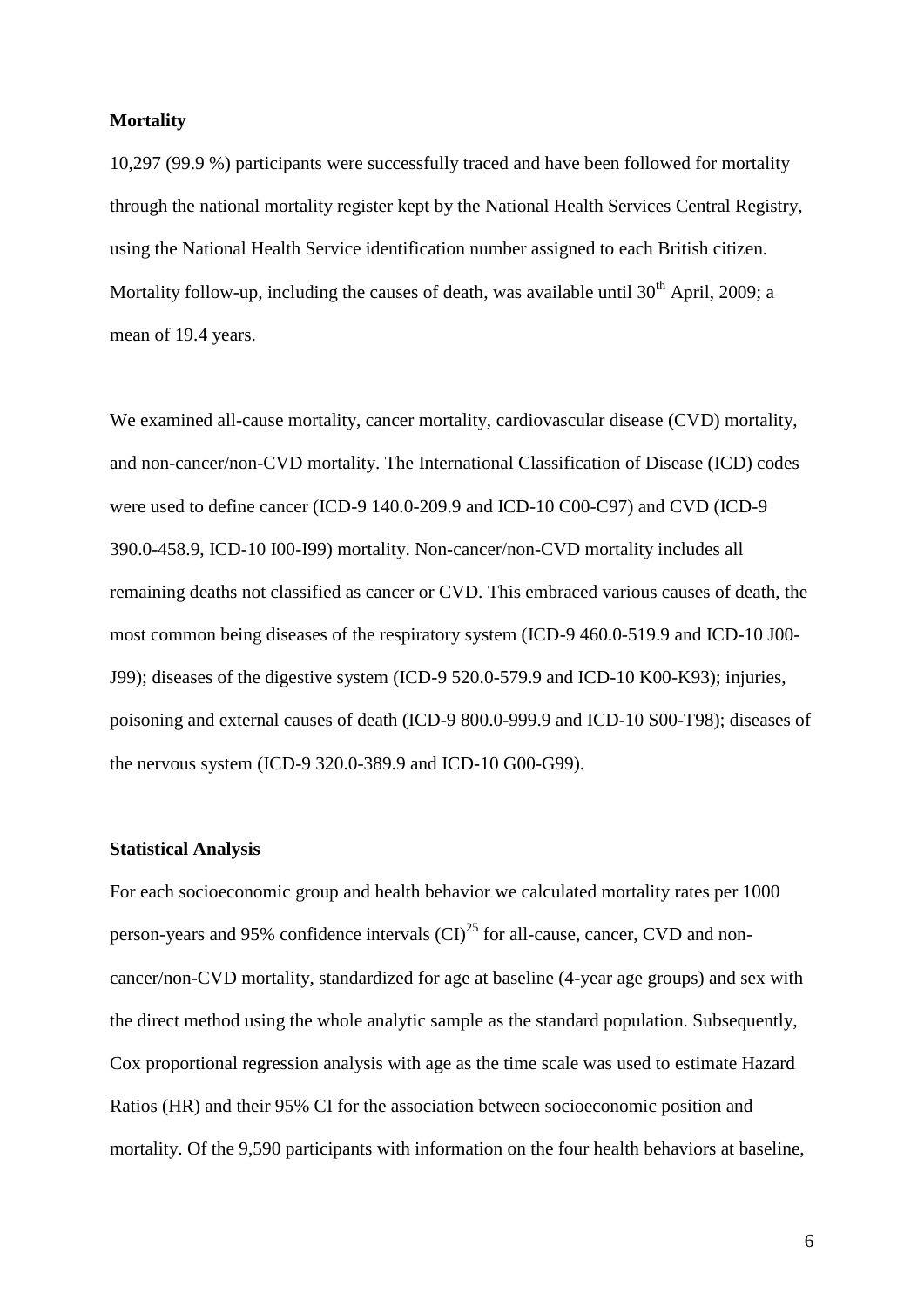7,344 had complete data on all health behaviors at all phases prior to being censored at their date of death or at end of follow-up on  $30<sup>th</sup>$  April 2009. The remaining 2,246 participants were censored at the last date at which they had complete data, after imputation, on all health behaviors for all preceding phases.

In the Cox regression, the first model included adjustment for sex and year of birth (Model 1). Subsequently, smoking status, alcohol consumption, dietary patterns and physical activity assessed at baseline were entered one by one and then simultaneously into Model 1. In the second set of analyses, the procedure described above was repeated with health behaviors assessed at Phases 1, 3, 5 and 7 entered as time-dependent covariates. In both these analyses, we used the measure of socioeconomic position as a continuous 3-level variable. The hazard for one unit change was squared to correspond to the increased risk of mortality in the lowest socioeconomic group versus the highest under the assumption of linearity of association between socioeconomic position and mortality.

The mediating role of each health behavior was determined by the percent reduction in the coefficient for socioeconomic position after inclusion of the health behavior(s) in question, using the formula "100 x ( $\beta$  Model 1 -  $\beta$  Model 1+ health behaviors(s))/( $\beta$  Model 1)". We then calculated a 95% CI around the percentage attenuation using a bias corrected accelerated bootstrap method with 2,000 resamplings.<sup>26</sup> We used the same procedure to test the difference between adjustment for health behaviors at baseline and that with health behaviors assessed longitudinally. If the 95% CI did not include 0, the estimations from the two models were considered to be different.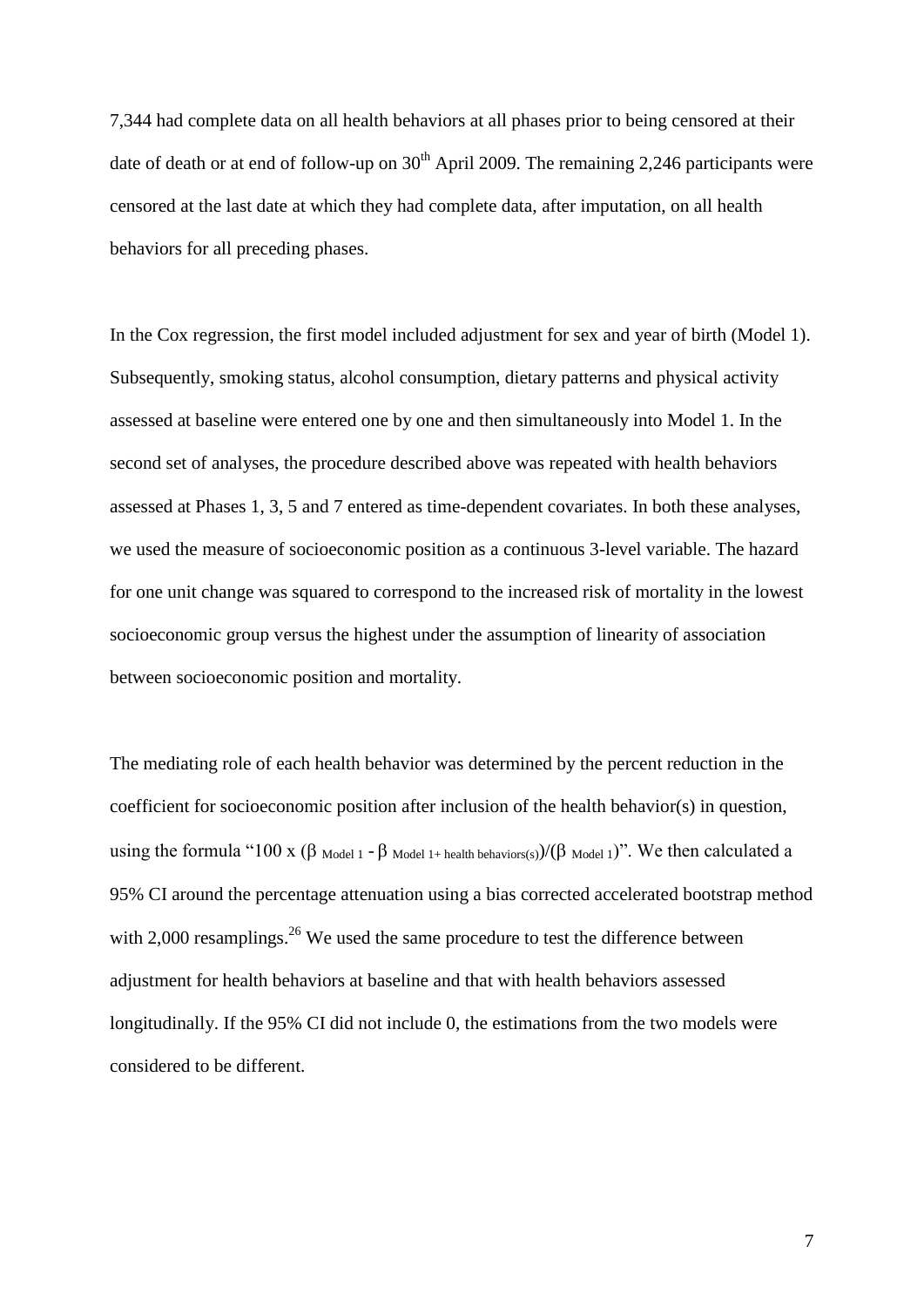The proportional hazard assumptions for Cox regression models, tested using Schoenfeld residuals, were found not to be violated. Statistical tests were 2-sided, a *P* value of less than 0.05 was considered statistically significant. The main analysis was performed using the statistical software STATA 10, StataCorp LP, Texas, USA. Bootstrap confidence intervals were calculated using the statistical software SAS 9 using the %BOOT and %BOOTCI macros [\(http://support.sas.com/kb/24/982.html\)](http://support.sas.com/kb/24/982.html).

## **Results**

We excluded from the analysis 707 participants with missing data on health behaviors at baseline (smoking: 89, alcohol consumption: 94, diet: 162, physical activity: 416 not mutually exclusive) and 11 participants not followed-up for mortality, corresponding to 7% of the total baseline population. The analysis was based on the remaining 9,590 participants (68% men and 32% women). More of those excluded were from the lowest socioeconomic group (39% vs 21%, p<0.001) at baseline. There were no age differences between the included and excluded men (44.3 vs 44.0 years,  $p=0.34$ ), but the women with missing data were older (46.7 vs 45.0 years, p<0.001). For five individuals, the cause of death was not known and they were excluded from the cause-specific analysis.

Table 1 shows characteristics of the study population. There was a marked social gradient in health behaviors at baseline. Participants in the lower socioeconomic groups were more likely to be smokers, abstainers, follow an unhealthy diet and be physically inactive, and less likely to be heavy drinkers (all  $p<0.001$ ). Over the total follow-up (data not shown), the prevalence of smoking decreased, from 10.1% to 4.8 % in the high and from 29.7% to 16.5% in the low socioeconomic group. Alcohol abstention changed little in the high socioeconomic group,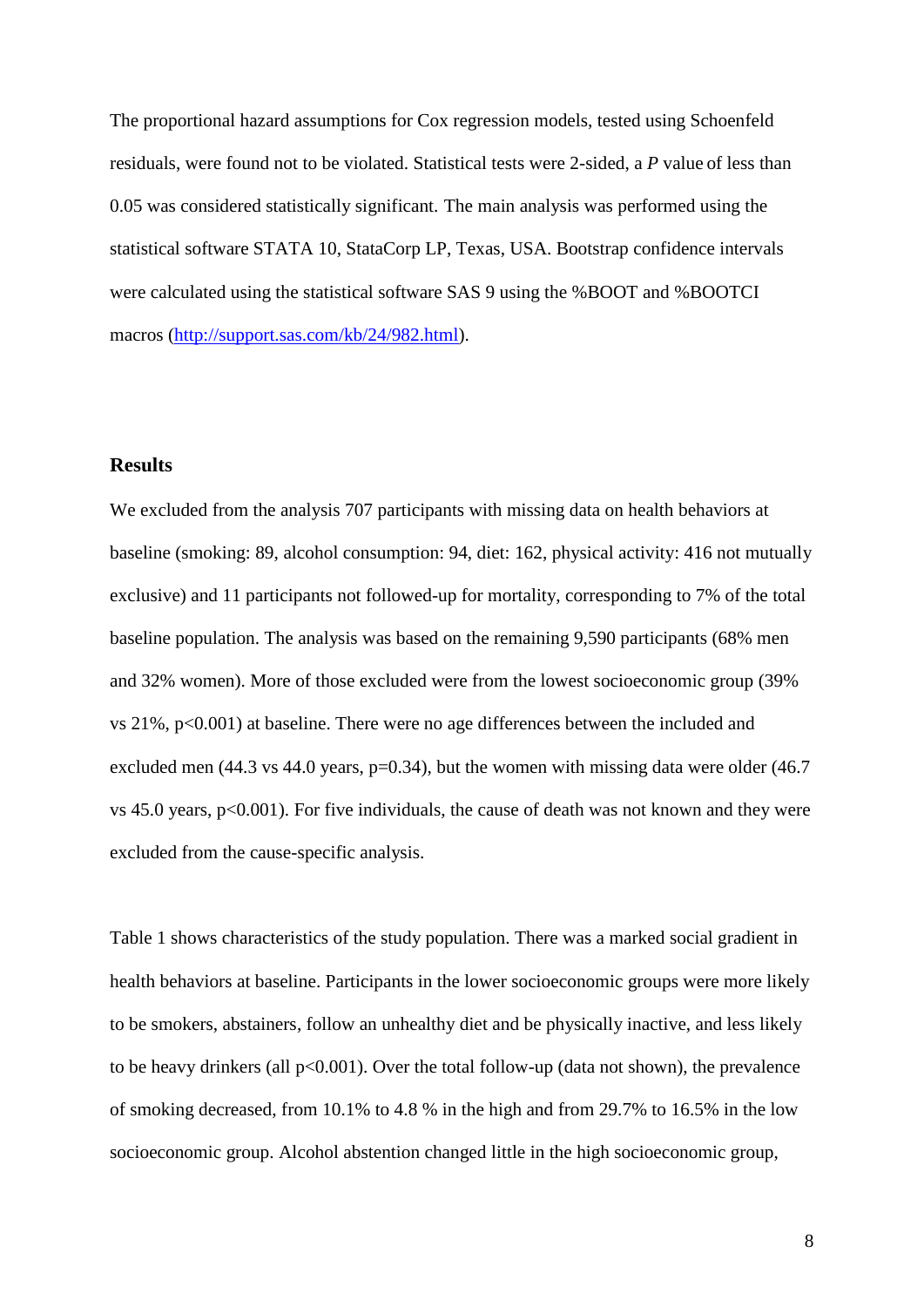from 7.9% to 7.7%, but increased in the low socioeconomic group from 36.3% to 42.2%. The prevalence of unhealthy diet decreased from 5.8% to 1.0% in the high and from 14.9% to 5.2% in the low socioeconomic group. However, the prevalence of sedentary behavior increased from 6.6% to 21.4% in the high and from 35.4% to 41.6% in the low socioeconomic group. In terms of relative differences between the low and high socioeconomic groups, the above changes in prevalence indicate increased differences for smoking (from a ratio of 2.9 to 3.4), abstention (from a ratio of 4.6 to 5.5) and unhealthy diet (from a ratio of 2.6 to 5.2) but a decreased difference for sedentary behavior (from a ratio of 5.4 to 1.9).

A total of 654 participants died during the 24-year follow-up, the most common cause of death being cancer (311 deaths) and CVD (188 deaths). Table 2 shows age and sexstandardized mortality rates per 1000 person-years for all-cause, cancer, CVD and other (noncancer/non-CVD) mortality. There was a graded association between socioeconomic position and all mortality outcomes, apart from cancer mortality for which HR for lowest versus highest position was 1.07 (95% CI, 0.76-1.52) in a model adjusted for sex and birth year (a rate difference of -0.01 per 1000 person-years). Health behaviors were associated with mortality (Table 2) with the exception of diet for CVD mortality and physical activity for cancer mortality where there was no clear pattern. There was a U-shaped relationship between alcohol consumption and all-cause mortality, with abstainers being at higher risk for CVD mortality and heavy drinkers at higher risk of cancer mortality. No further analyses were performed on cancer mortality.

Results on the mediating role of health behaviors are presented in Tables 3, 4 and 5 for allcause, CVD and non-cancer/non-CVD mortality, respectively. For all-cause mortality, the HR for lowest versus highest socioeconomic position was 1.60 (95% CI, 1.26-2.04) in the model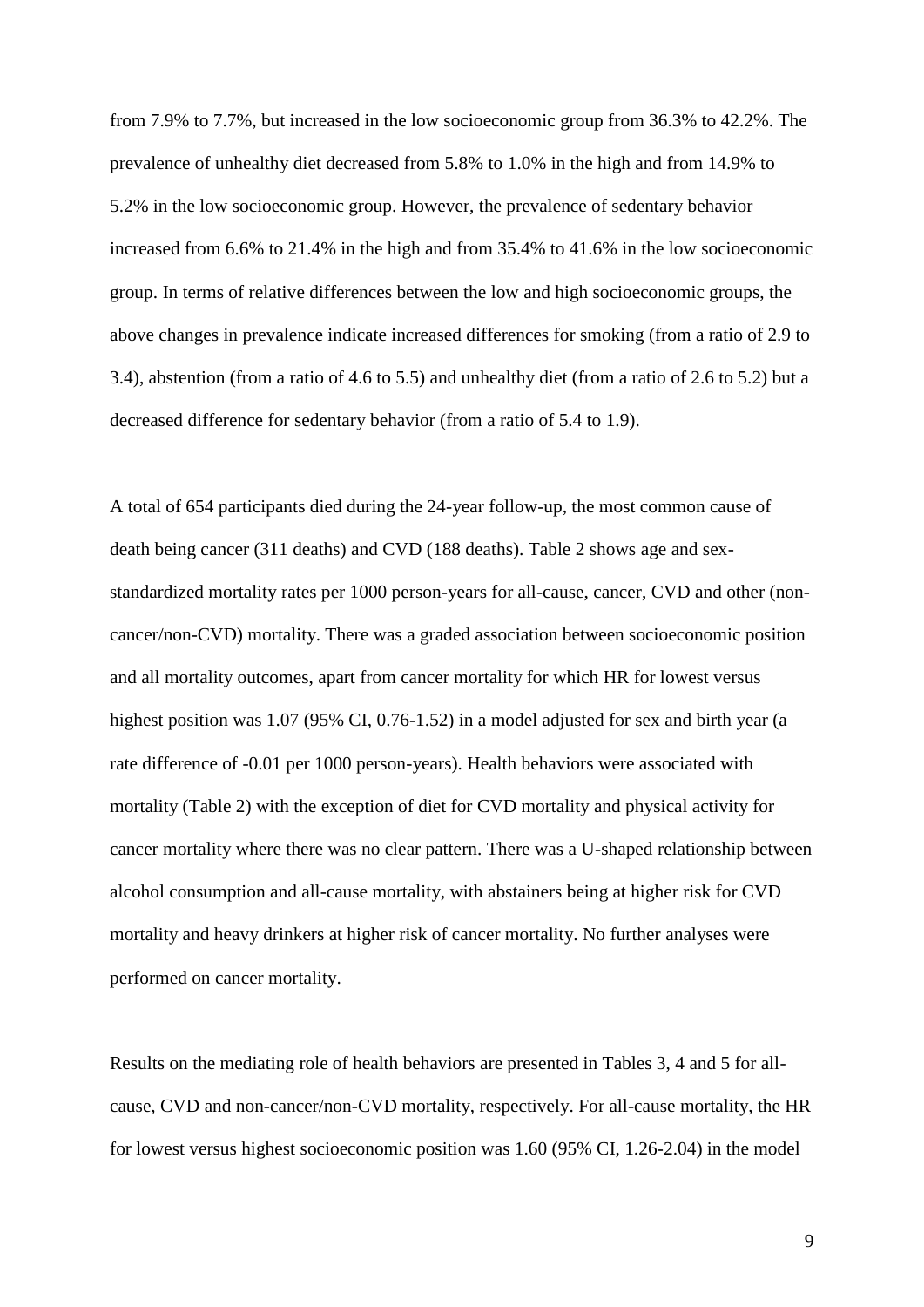adjusted for sex and year of birth (a rate difference of 1.94 per 1000 person years). When health behaviors at baseline were added to this model, only smoking substantially attenuated the HR (percent attenuation: 32%, 95% CI, 21%-70%). When health behaviors were entered as time-dependent covariates, the attenuation for smoking was similar to that using only the baseline measure but the explanatory power of the other behaviors improved substantially. For alcohol it improved by 9% (95% CI, 0%-25%), for diet by 10% (95% CI, 0%-28%) and for physical activity by 16% (95% CI, 4%-39%). Overall, health behaviors assessed at baseline explained 42% (95% CI, 21%-94%) of the association between socioeconomic position and all-cause mortality; this increased to 72% (95% CI, 42%-154%) when assessed repeatedly, a difference of 30% (95% CI, 10%-70%).

The hazard ratio for CVD mortality for the low compared to the high socioeconomic group was 3.05 (95% CI, 1.94%-4.78%) in the model adjusted for sex and year of birth (Table 4), a rate difference of 1.58 per 1000 person-years. Adding smoking to the model, using the baseline smoking data only or repeated measures of smoking, reduced the hazard ratio by 12%. Only the effect of diet was significantly greater, by 10% (95% CI, 3%-22%), when assessed repeatedly through the follow-up. However, all health behaviors taken together at baseline explained 29% (95% CI, 11%-54%) of the gradient and 45% (95% CI, 24%-79%) with repeated assessments. Compared to the high socioeconomic group (Table 5), the low group had greater risk of non-cancer/non-CVD mortality (HR=1.67 (95% CI, 1.01-2.75), a rate difference of 0.38 per 1000 person-years). Longitudinal assessment of all four health behaviors explained 94% (95% CI, 35%-595%) of this association. The contribution of health behaviors was significantly greater only for physical activity (a difference of 33%, 95% CI, 3%-221%).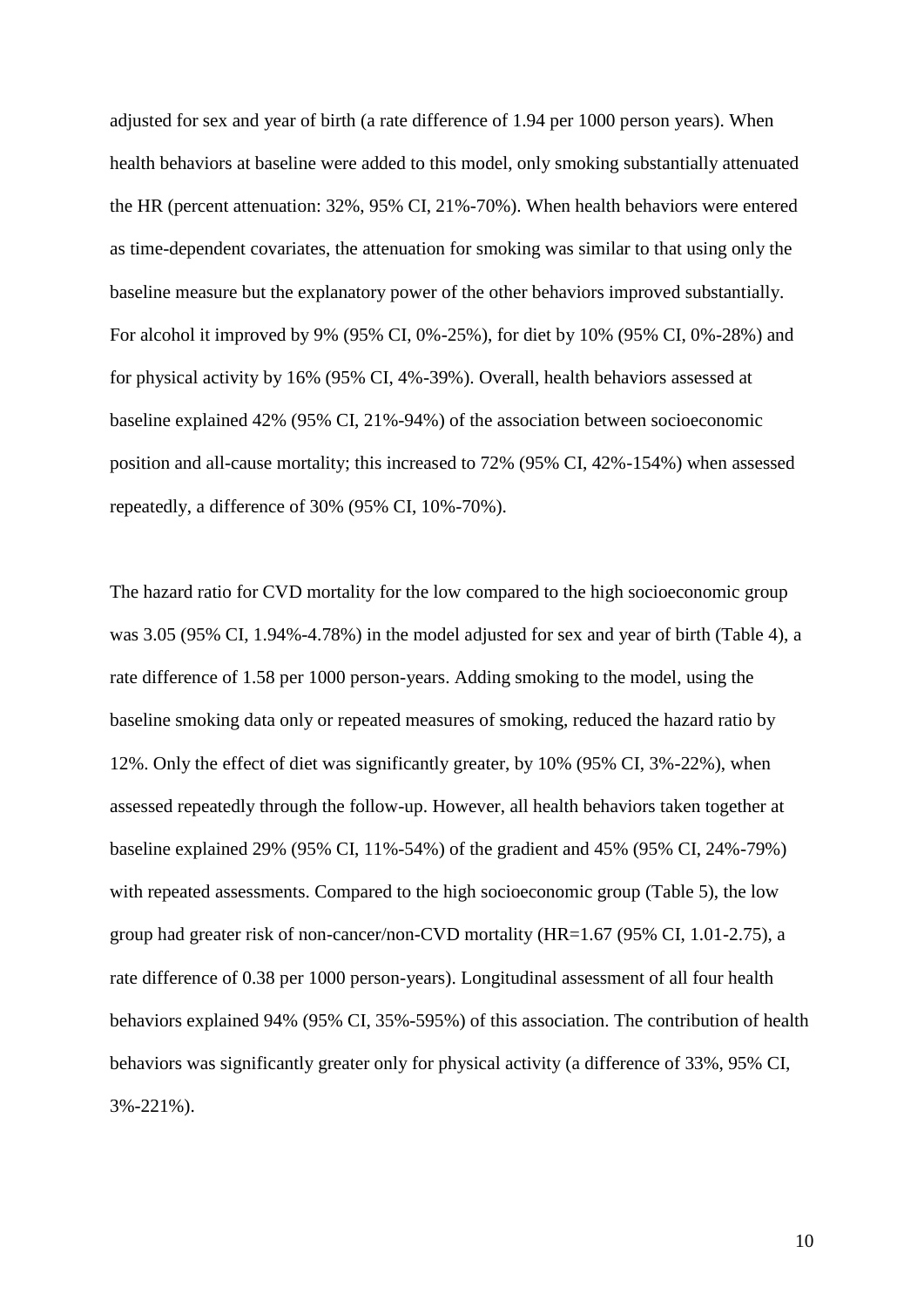It is possible that participants who died early in the follow-up did not benefit from the effect of recent policies aimed at improving lifestyles. As this could be a source of bias in our analysis, all analyses were repeated with follow-up time as the time scale and age as a covariate. The results were not different to those using age as the time scale. All analyses on all-cause mortality were also repeated including only participants with complete data on health behaviors at all phases. Again the results did not differ.

We used the measure of socioeconomic position at baseline in all analyses as different estimates of the socioeconomic gradient for the baseline and the longitudinal model would not allow comparisons to be made for the impact of health behaviors. However, in supplementary analyses we verified that the socioeconomic gradient remained the same throughout the follow-up by entering the measure of socioeconomic position as a time-dependent covariate. In analysis adjusted for sex and year of birth the hazard ratios for all cause (HR=1.54; 95% CI, 1.17-2.02), cancer (HR=0.96; 95% CI, 0.64-1.43), CVD (HR=2.95; 95% CI, 1.81-4.83) and non-CVD/non-cancer mortality (HR=1.89; 95% CI, 1.07-3.36) were similar to those reported in the main analysis. Furthermore, the role of health behaviors changed little when both health behaviors and the socioeconomic measure were entered as time dependent covariates; for all-cause mortality, the attenuation in the association was 67%, comparable to the 72% reported in Table 3.

## **Discussion**

This study sought to quantify the contribution of health behaviors to the association between socioeconomic position and all-cause, CVD and non-cancer/non-CVD mortality and compared the effect of a single baseline assessment of behaviors with that of four separate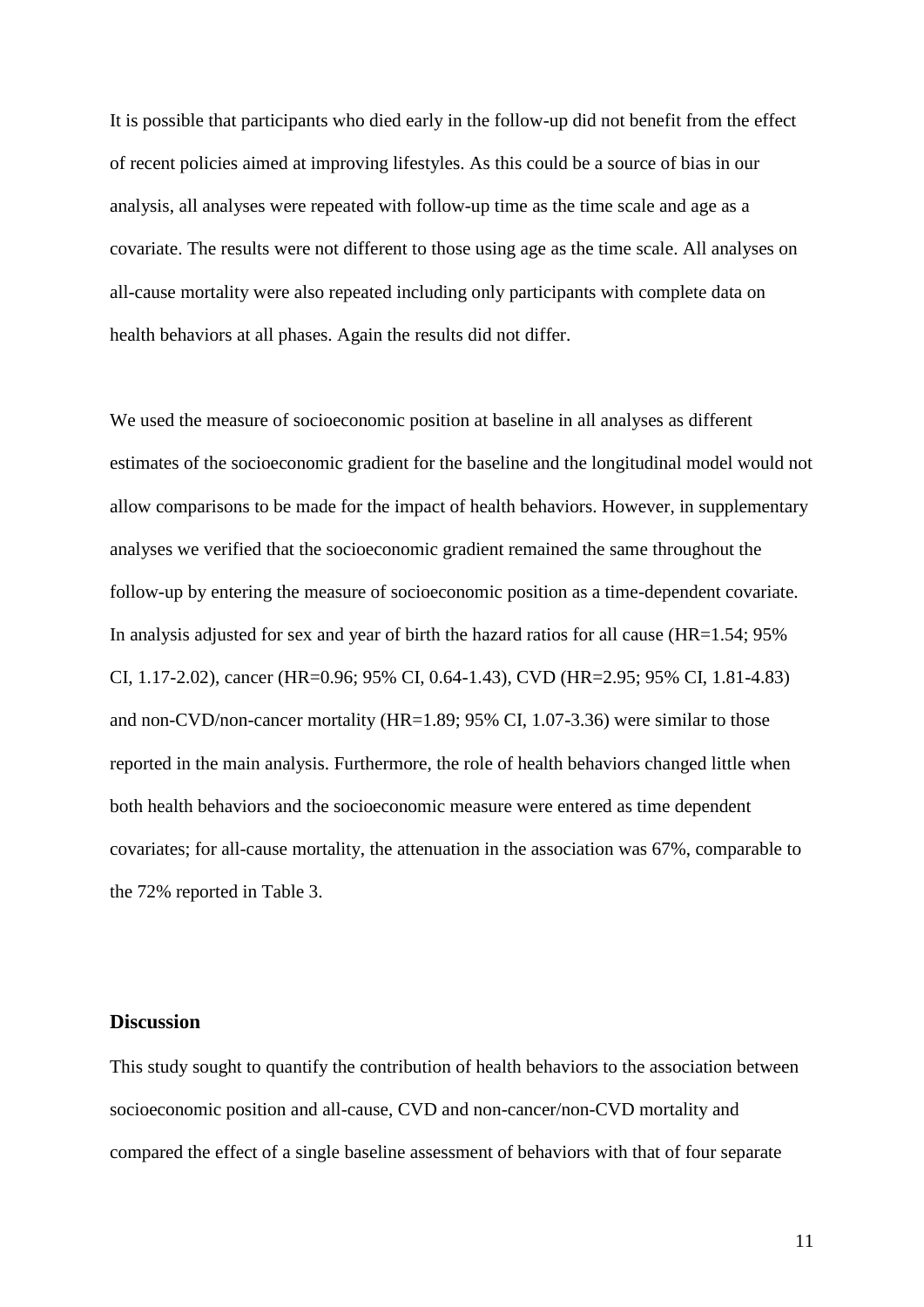assessments over 24 years of follow-up. Results show a clear social gradient in mortality with lower socioeconomic position being associated with higher mortality. Unhealthy behaviors such as smoking, alcohol abstention, unhealthy diet and low levels of physical activity, were strongly related to mortality and were more prevalent in the lower socioeconomic groups. Heavy drinking was more prevalent in the highest socioeconomic group. Overall, health behaviors assessed at baseline explained 42%, 29% and 61% of the socioeconomic gradient in all-cause, CVD and non-cancer/non-CVD mortality. Analyses based on repeated assessments of these behaviors through the follow-up showed them to make a greater contribution to explaining social inequalities in mortality; the corresponding percentage attenuations being 72%, 45% and 94%, respectively.

Multiple inter-related pathways have been proposed to explain social inequalities in health,  $27$ -<sup>31</sup> with the prominent mechanisms being health behaviors, psychosocial factors and material factors. The overriding conclusion from our study is that the impact of health behaviors in explaining social inequalities in health is greater when they are assessed longitudinally. However, our analysis does not allow conclusions to be drawn on the relative importance of health behaviors in relation to psychosocial and material factors as these were not analyzed in the present paper. Furthermore, it is possible that the effect of material and psychosocial factors on health is also mediated through health behaviors.<sup>14;16</sup> Differences in exposure to environmental hazards across social strata and access to medical care are also important contributors in many settings.<sup>32-35</sup> However, these are unlikely to play a major role in our data as the participants are white collar workers with universal access to health care. For example, previous findings in this cohort show little socioeconomic difference in access to cardiac investigation and treatment.<sup>36</sup>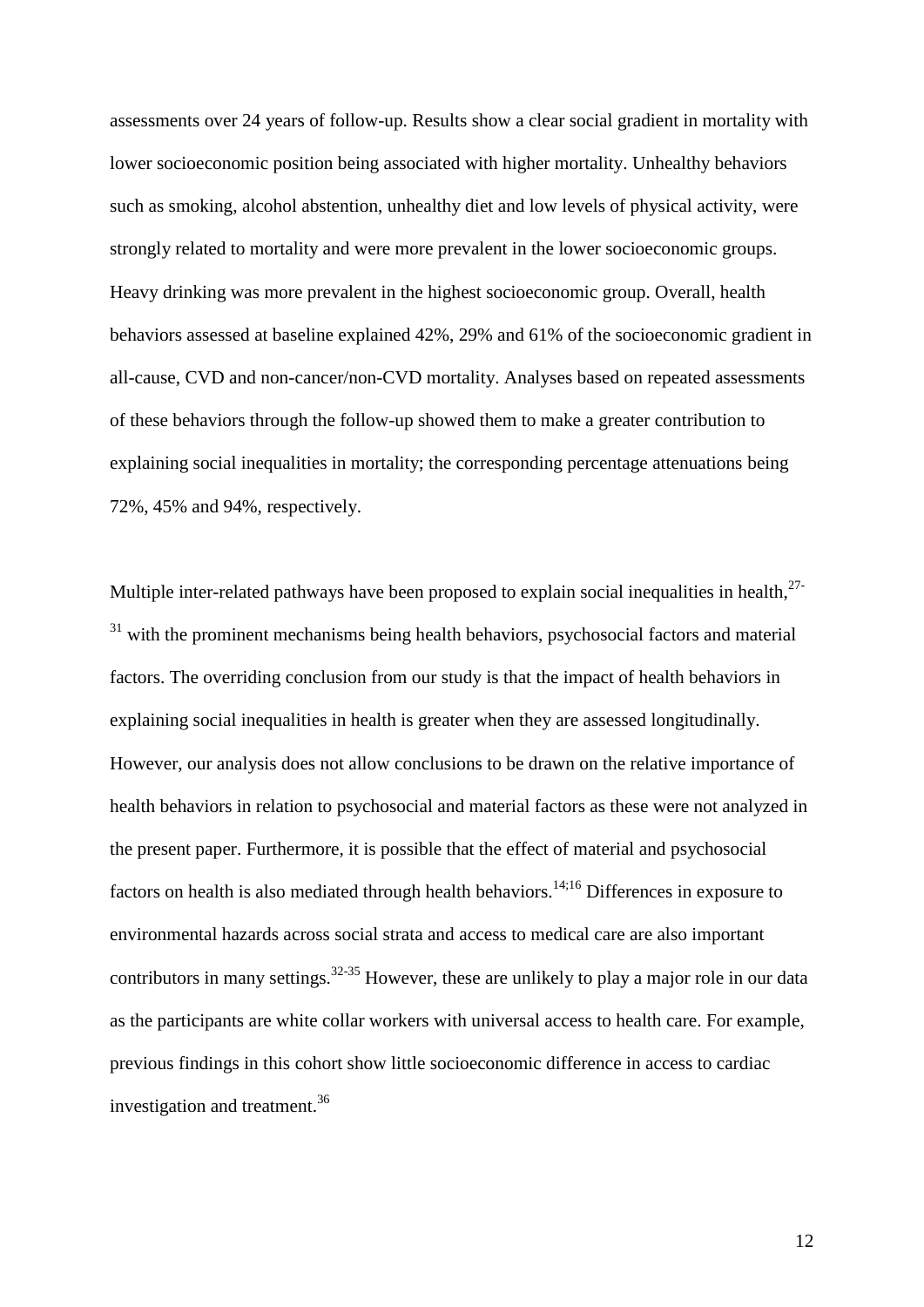Studies that aim to assess the role of behavioral factors for mortality have typically explained between 12% and 54% of the socioeconomic gradient.<sup>12-14;16;37</sup> Our study is not easily comparable to these studies because of important differences in the set of behaviors included, in the socioeconomic measure used and the population studied. Furthermore, our calculation of percentage attenuation is conservative since it uses the log of the hazard ratios in the calculation of the attenuation to reflect the assumed linearity in the association between socioeconomic position and mortality. An alternative formula (100 x ( $HR_{Model1}$  -  $HR_{Model1+}$ health behaviour(s)) /( $HR_{Model}$  - 1), used in many previous papers, is based on the excess hazards and when applied to our longitudinal models explained 77%, 59% and 96% of the social gradient in all-cause, CVD and non-cancer/non-CVD mortality respectively.

The use of a bootstrap method allowed us to formally test the difference between the baseline and the longitudinal adjustment for health behaviors. Our results show that there is a significant increase in the predictive ability of health behaviors when assessed longitudinally for all-cause mortality and CVD mortality. This increase in explanatory power may relate to better estimation of the association between socioeconomic position and health behaviors over time and also of that between changes in health behaviors over time and mortality. For example, it has been shown that individuals from lower socioeconomic groups are more resistant to changing their unhealthy behaviors compared to their more advantaged counterparts.<sup>38;39</sup> A number of studies  $40-43$  have shown that changes in health behaviors over the follow-up period are responsible for changes in the resulting association with poor health outcomes. Repeated assessment of health behaviors allowed us to take such changes into account.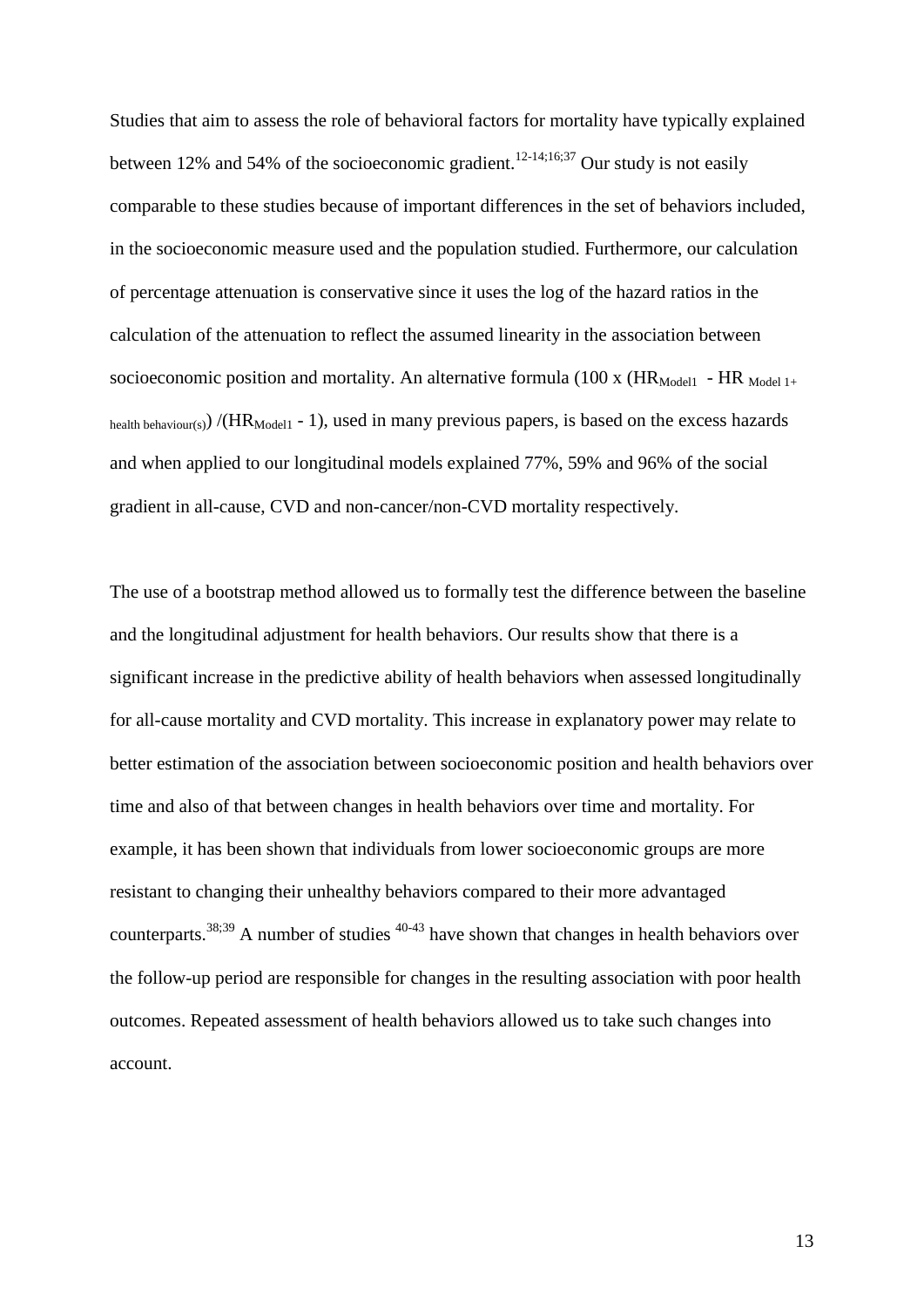The explanatory power of diet, physical activity and alcohol consumption increased between the baseline and longitudinal assessments. In contrast, the impact of smoking did not change even though it was the main explanatory factor of the social gradient in mortality. The prevalence of smoking decreased over time in the study sample but it is possible that the time lapse necessary to see the impact on mortality is longer. For some causes of mortality, such as chronic obstructive pulmonary disease or lung cancer<sup> $44,45$ </sup> the lapse of time in our study would not be sufficient to modify the associated risks of death. However, for other causes such as coronary death,<sup>44</sup> the increased risk of death associated with smoking has been found to decrease from 5 years after smoking cessation. Despite decreasing prevalence, the social gradient in smoking in our study decreased little over the follow-up period.

Participants in all socioeconomic groups improved their dietary behaviors during the followup but this was more evident in the high socioeconomic group. Unhealthy diet was about twice as prevalent at baseline in the low socioeconomic group but the difference was 5-fold at the end of the follow-up. Use of the repeated measurements allows these widening differences to be taken into account when explaining the social gradient in mortality. Participants became less physically active in all groups over the follow-up, although the social patterning of physical inactivity decreased. In summary, the increased contribution of diet, physical activity and alcohol consumption to inequalities in mortality when assessed through the follow-up seems to be due to a combined effect of behavioral changes that occurred during the study period and to changes in social patterning of these behaviors. However, it is possible that changes in health behaviors over time are due to changes in health status. The analyses reported here do not allow us to tease apart the precise sequence of events that lead to the association between socioeconomic position, health behaviors and mortality.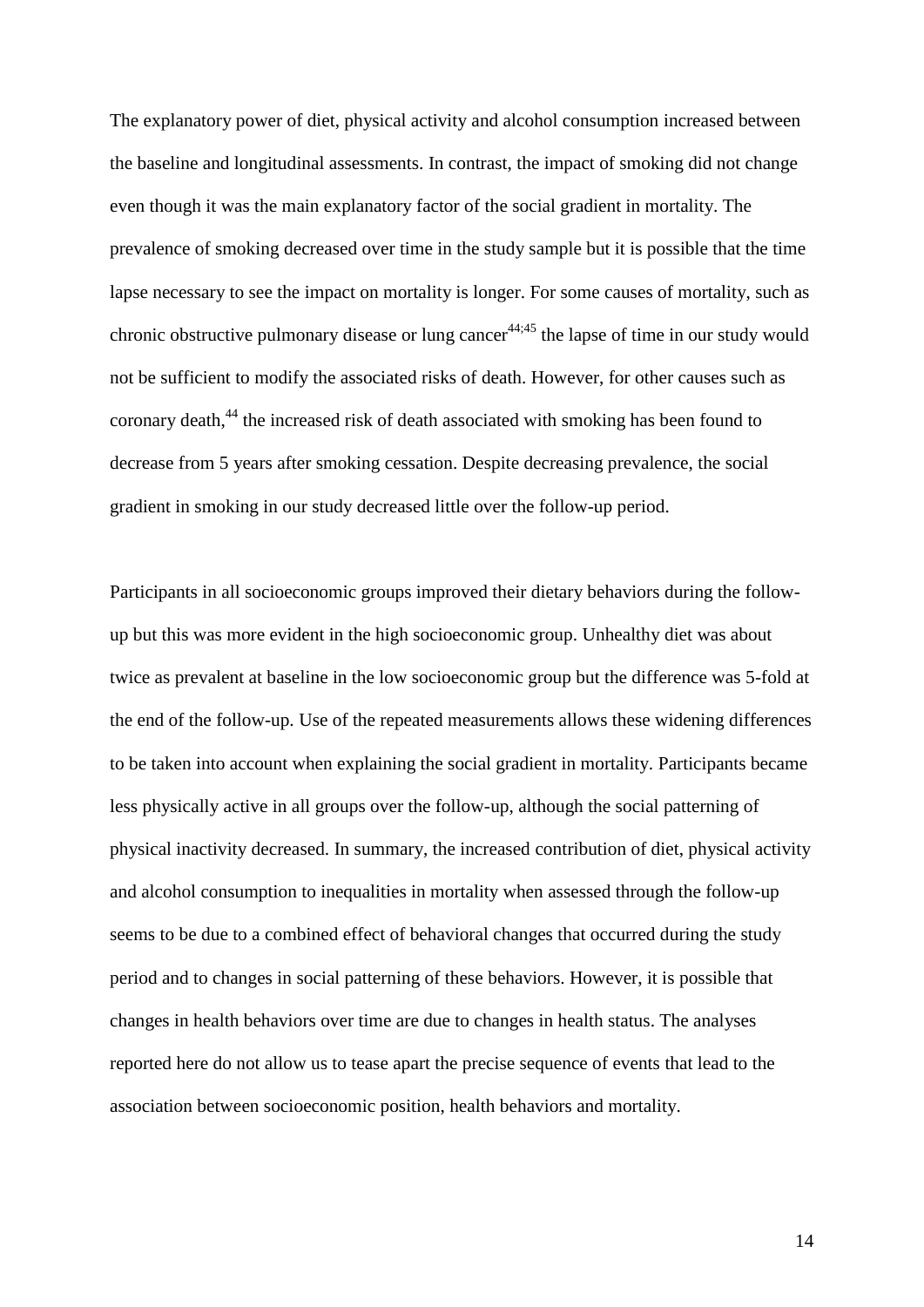#### *Strengths and weaknesses*

This study has two major strengths. First, unlike previous studies, health behaviors were assessed four times over the 24-year follow-up, at an interval of four to five years. Second, the unique feature of this study is that it is one of the first studies to provide a confidence interval for the effect of health behaviors on the socioeconomic gradient in mortality, calculated using the Bootstrap method. The use of this method has allowed us to add a degree of precision around the estimate of the attenuation that is often expressed simply as a percentage.

There are a number of caveats to the results reported here. The Whitehall II study is based on a white collar cohort and thus is not representative of the general population in terms of the socioeconomic spectrum or the range of unhealthy behaviors. However, this may mean that socioeconomic differences observed and explained in this cohort are smaller than those in the general population. A further concern is that about 20% of the participants had at least one of the four behaviors imputed (with the preceding or subsequent phase) at one of the phases. This decision was made as a "complete-case" approach in proportional hazards regression models has been shown to be inappropriate when data are not missing at random.<sup>46</sup> However, in our data there were no important differences in the estimates from complete case analysis compared to that with imputed values. A further limitation is our use of subjective measures of health behaviors. Objective, precise and more detailed measures of behaviors, nicotine/cotinine urine test for smoking or actigraphs for physical activity or more detailed questions, food frequency questionnaires for dietary patterns, might have yielded a more accurate estimation of their contribution to social inequalities in mortality.

Despite there being over 650 deaths, we were only able to analyze broad groupings of causes of death. Even then, the non cancer/non CVD mortality outcome, which contained a range of

15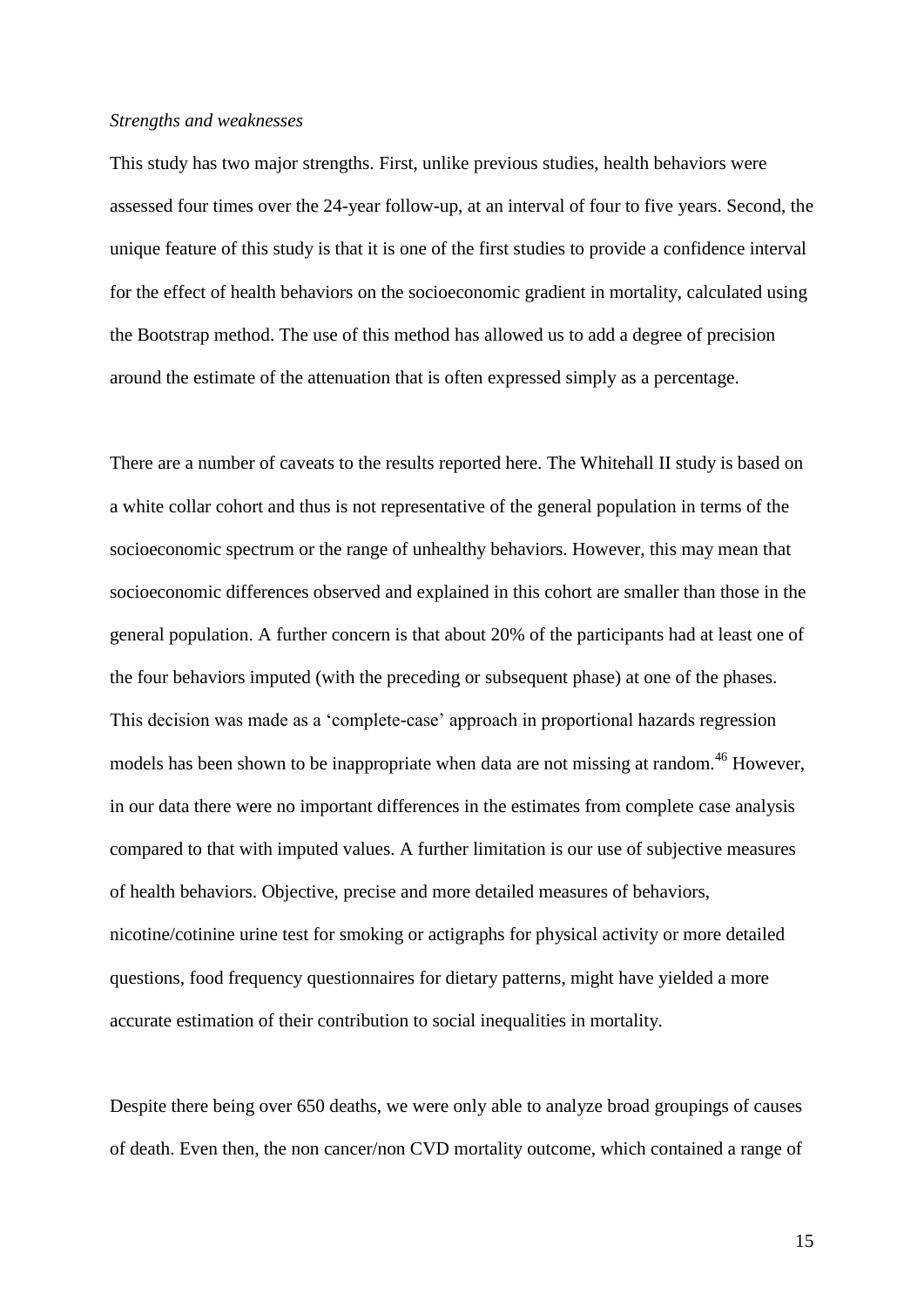disparate causes of death, still generated bootstrap confidence intervals which were particularly wide. Similarly, pooling all cancers is not ideal as social inequalities differ by cancer site, with some of them showing a reverse gradient. This may lead to results where the social patterns for different cancers cancel each other out and could explain the lack of association between socioeconomic status and cancer mortality.

#### *Conclusions*

This study suggests that health behaviors explain a substantial part of social inequalities in mortality and demonstrates the importance of taking into account changes over time in health behaviors when examining their role in social inequalities: they explained 72% of social inequalities in all-cause mortality when the four health behaviors were assessed four times over 24 years of follow-up against 42% when only assessed at baseline. Our findings may not necessarily have straightforward policy implications. On the one hand, the findings imply that health policies and interventions focusing on individual health behaviors have the potential not only to increase the population"s health but also to substantially reduce inequalities in health. On the other hand, if health behaviors are socially patterned and determined, for example, by financial factors<sup>14;16</sup> or the capacity to respond to health education messages<sup>21;47</sup> or the environment in which they live,<sup>48</sup> the same policies aimed at improving the population"s health may contribute to increase in social inequalities in health.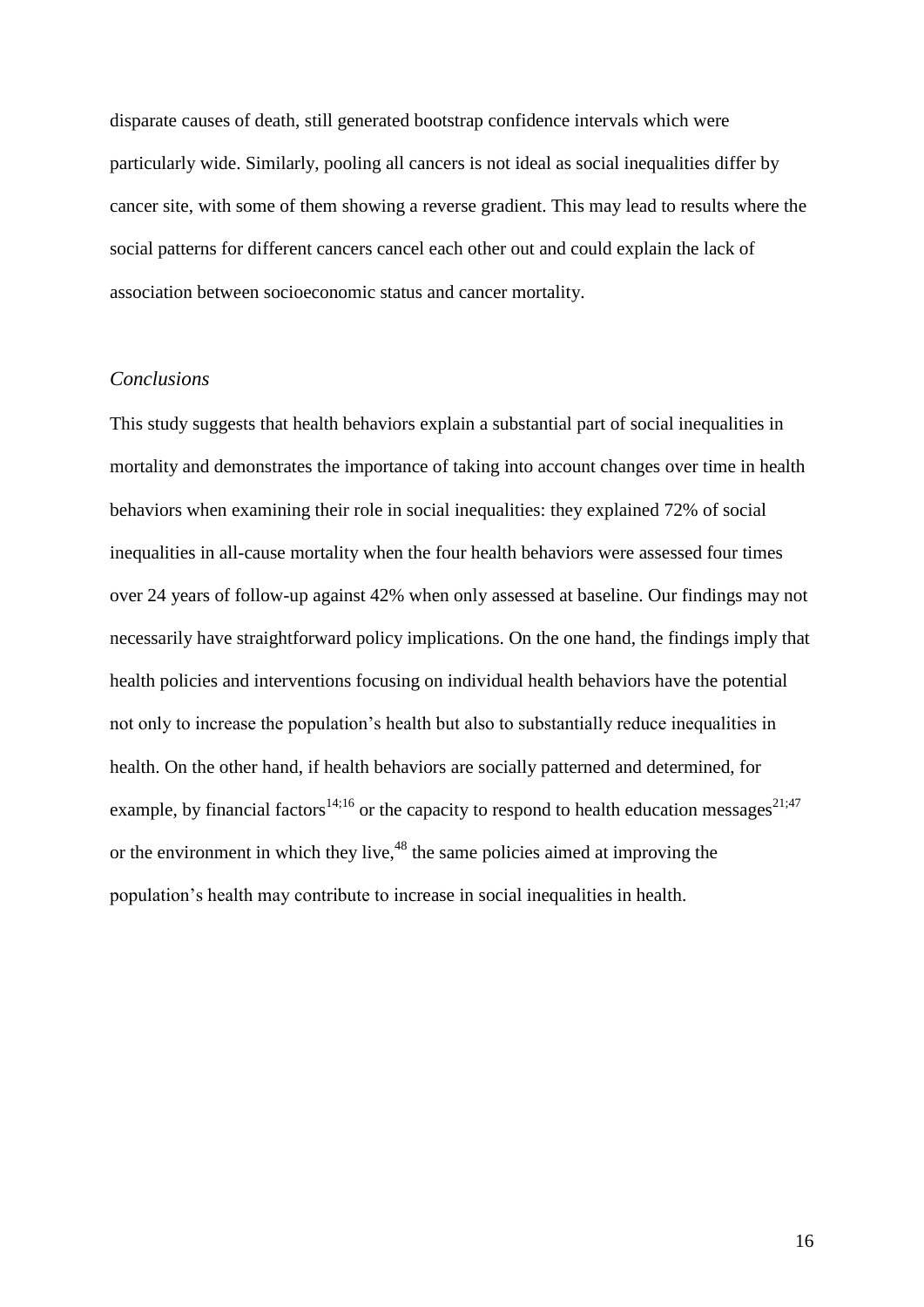## **ACKNOWLEDGEMENTS**

*Authors Contributions:* SStr performed the analysis, interpreted the results and wrote the first and successive drafts of the paper. SSab & MS supervised all statistical analyses and with HN contributed to the conception and design of the study, to the analysis and interpretation of data and revised critically each draft of the paper. EB, MK and ASM contributed to the conception and design of the study, to the acquisition, analysis and interpretation of data, and revised critically each draft of the paper.

SStr had full access to all of the data in the study and takes responsibility for the integrity of the data and the accuracy of the data analysis.

*Funding/Support:* AS-M is supported by a "European Young Investigator Award" from the European Science Foundation and MS is supported by the British Heart Foundation. The Whitehall II study has been supported by grants from the British Medical Research Council (MRC); the British Heart Foundation; the British Health and Safety Executive; the British Department of Health; the National Heart, Lung, and Blood Institute (R01HL036310); the National Institute on Aging (R01AG013196 and R01AG034454).

We thank all of the participating civil service departments and their welfare, personnel, and establishment officers; the British Occupational Health and Safety Agency; the British Council of Civil Service Unions; all participating civil servants in the Whitehall II study; and all members of the Whitehall II study team. The Whitehall II Study team comprises research scientists, statisticians, study coordinators, nurses, data managers, administrative assistants and data entry staff, who make the study possible.

*Role of Sponsors:* The funding organizations had no role in the design and conduct of the study, collection, management, analysis, and interpretation of data; and preparation, review, or approval of the manuscript.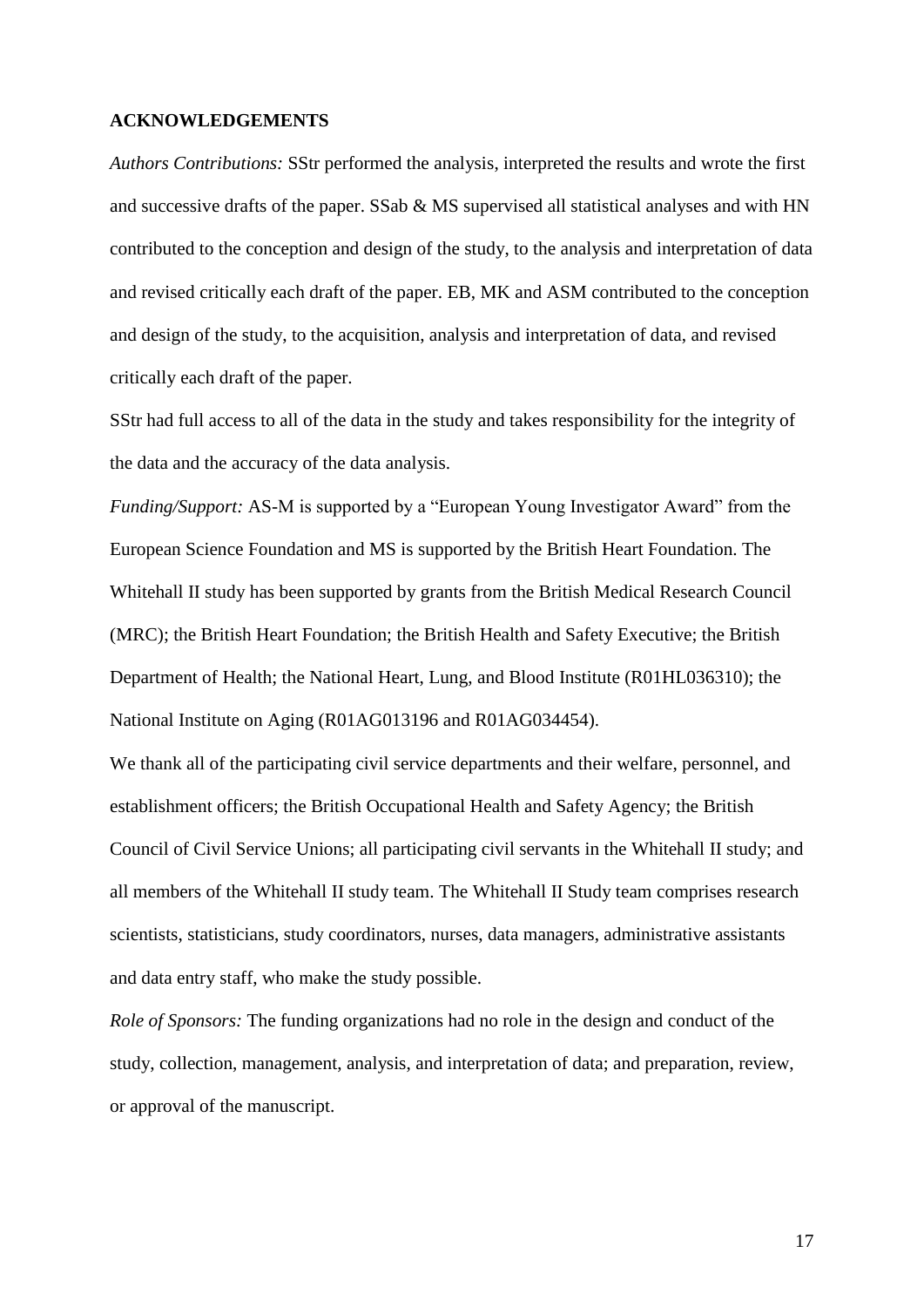## Reference List

- (1) Berkman L, Breslow L. *Health and ways of living : the Alameda County study*. New York: Oxford University Press, 1983.
- (2) Mokdad AH, Marks JS, Stroup DF, Gerberding JL. Actual causes of death in the United States, 2000. *JAMA* 2004;291:1238-1245.
- (3) Khaw KT, Wareham N, Bingham S, Welch A, Luben R, Day N. Combined impact of health behaviours and mortality in men and women: the EPIC-Norfolk prospective population study. *PLoS Med* 2008;5:e12.
- (4) Singh GK, Siahpush M. Increasing inequalities in all-cause and cardiovascular mortality among US adults aged 25-64 years by area socioeconomic status, 1969- 1998. *Int J Epidemiol* 2002;31:600-613.
- (5) Meara ER, Richards S, Cutler DM. The gap gets bigger: changes in mortality and life expectancy, by education, 1981-2000. *Health Aff (Millwood )* 2008;27:350-360.
- (6) Mackenbach JP, Bos V, Andersen O et al. Widening socioeconomic inequalities in mortality in six Western European countries. *Int J Epidemiol* 2003;32:830-837.
- (7) Lynch JW, Kaplan GA, Salonen JT. Why do poor people behave poorly? Variation in adult health behaviours and psychosocial characteristics by stages of the socioeconomic lifecourse. *Soc Sci Med* 1997;44:809-819.
- (8) Lakka TA, Kauhanen J, Salonen JT. Conditioning leisure time physical activity and cardiorespiratory fitness in sociodemographic groups of middle-ages men in eastern Finland. *Int J Epidemiol* 1996;25:86-93.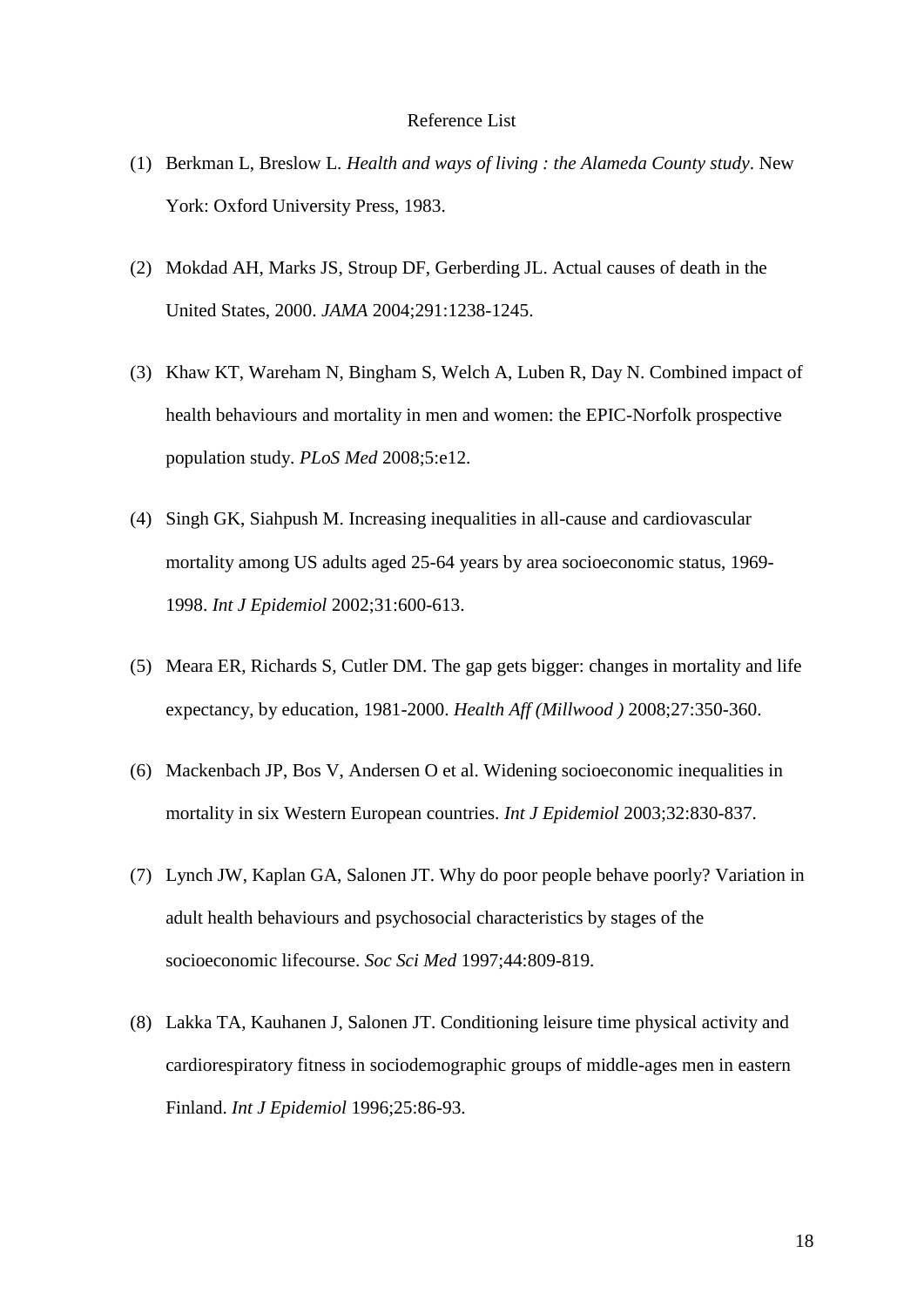- (9) Martikainen P, Brunner E, Marmot M. Socioeconomic differences in dietary patterns among middle-aged men and women. *Soc Sci Med* 2003;56:1397-1410.
- (10) Macintyre S. The Black Report and beyond: what are the issues? *Soc Sci Med* 1997;44:723-745.
- (11) Townsend P, Davidson N. *Inequalities in health: The Black report.* Harmondsworth: Penguin Books, 1982.
- (12) Laaksonen M, Talala K, Martelin T et al. Health behaviours as explanations for educational level differences in cardiovascular and all-cause mortality: a follow-up of 60 000 men and women over 23 years. *Eur J Public Health* 2008;18:38-43.
- (13) Lantz PM, House JS, Lepkowski JM, Williams DR, Mero RP, Chen J. Socioeconomic factors, health behaviors, and mortality: results from a nationally representative prospective study of US adults. *JAMA* 1998;279:1703-1708.
- (14) Schrijvers CT, Stronks K, van de Mheen HD, Mackenbach JP. Explaining educational differences in mortality: the role of behavioral and material factors. *Am J Public Health* 1999;89:535-540.
- (15) Strand BH, Tverdal A. Can cardiovascular risk factors and lifestyle explain the educational inequalities in mortality from ischaemic heart disease and from other heart diseases? 26 year follow up of 50,000 Norwegian men and women. *J Epidemiol Community Health* 2004;58:705-709.
- (16) van Oort FV, van Lenthe FJ, Mackenbach JP. Material, psychosocial, and behavioural factors in the explanation of educational inequalities in mortality in The Netherlands. *J Epidemiol Community Health* 2005;59:214-220.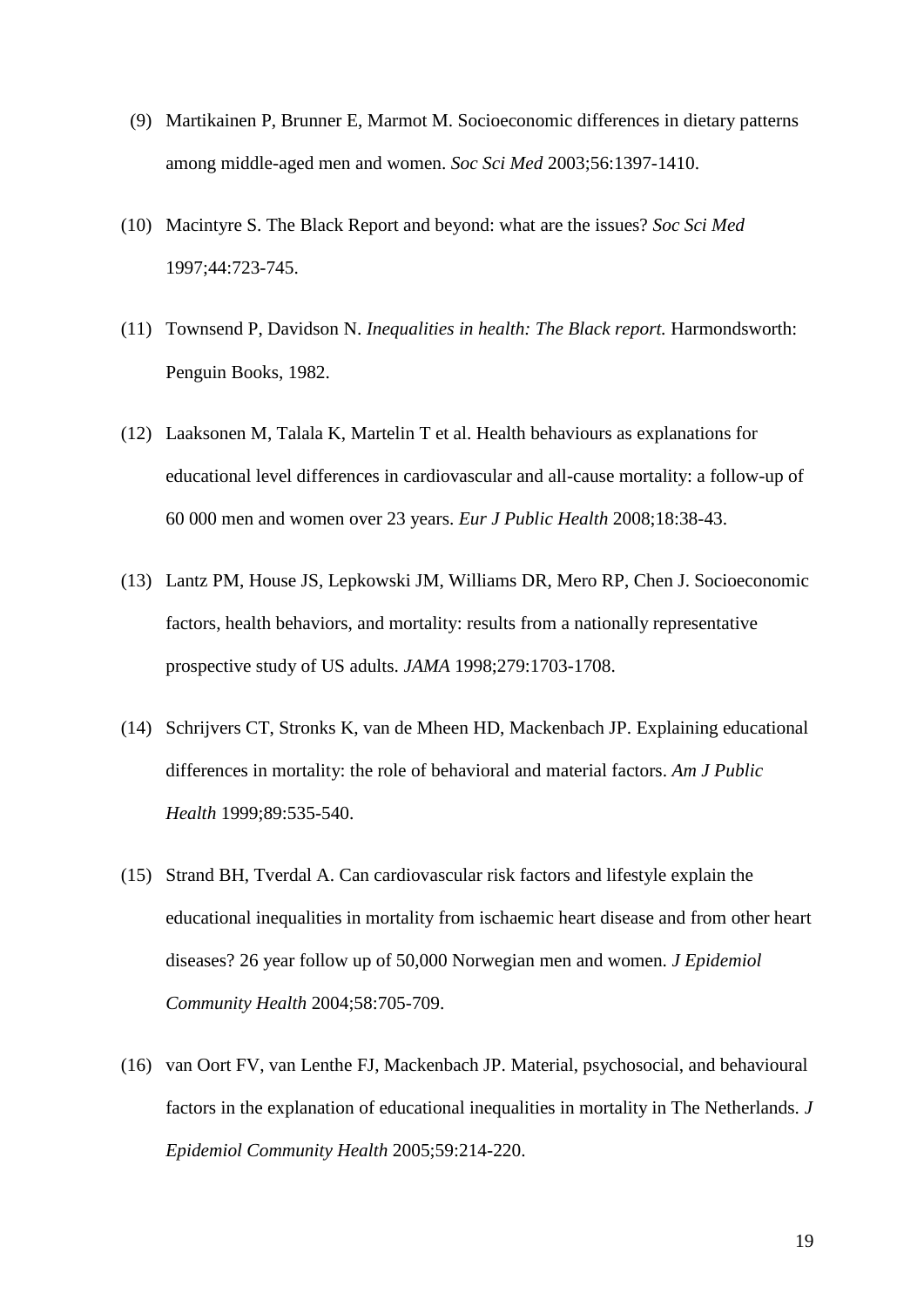- (17) Woodward M, Oliphant J, Lowe G, Tunstall-Pedoe H. Contribution of contemporaneous risk factors to social inequality in coronary heart disease and all causes mortality. *Prev Med* 2003;36:561-568.
- (18) NHS. Statistics on smoking, England 2008. 2008. The Health and Social Care Information Centre.
- (19) NHS. Statistics on Obesity, Physical Activity and Diet: England, January 2008. 2008.
- (20) Chan RH, Gordon NF, Chong A, Alter DA. Influence of socioeconomic status on lifestyle behavior modifications among survivors of acute myocardial infarction. *Am J Cardiol* 2008;102:1583-1588.
- (21) Purslow LR, Young EH, Wareham NJ et al. Socioeconomic position and risk of shortterm weight gain: prospective study of 14,619 middle-aged men and women. *BMC Public Health* 2008;8:112.
- (22) Marmot M, Brunner E. Cohort Profile: the Whitehall II study. *Int J Epidemiol* 2005;34:251-256.
- (23) Marmot MG, Smith GD, Stansfeld S et al. Health inequalities among British civil servants: the Whitehall II study. *Lancet* 1991;337:1387-1393.
- (24) Britton A, Singh-Manoux A, Marmot M. Alcohol consumption and cognitive function in the Whitehall II Study. *Am J Epidemiol* 2004;160:240-247.
- (25) Breslow NE, Day NE. Statistical methods in cancer research. Volume II--The design and analysis of cohort studies. *IARC Sci Publ* 1987;1-406.
- (26) SAS OnlineDoc®. Jackknife and Bootstrap Analyses. 2009 [http://support.sas.com/kb/24/982.html.](http://support.sas.com/kb/24/982.html)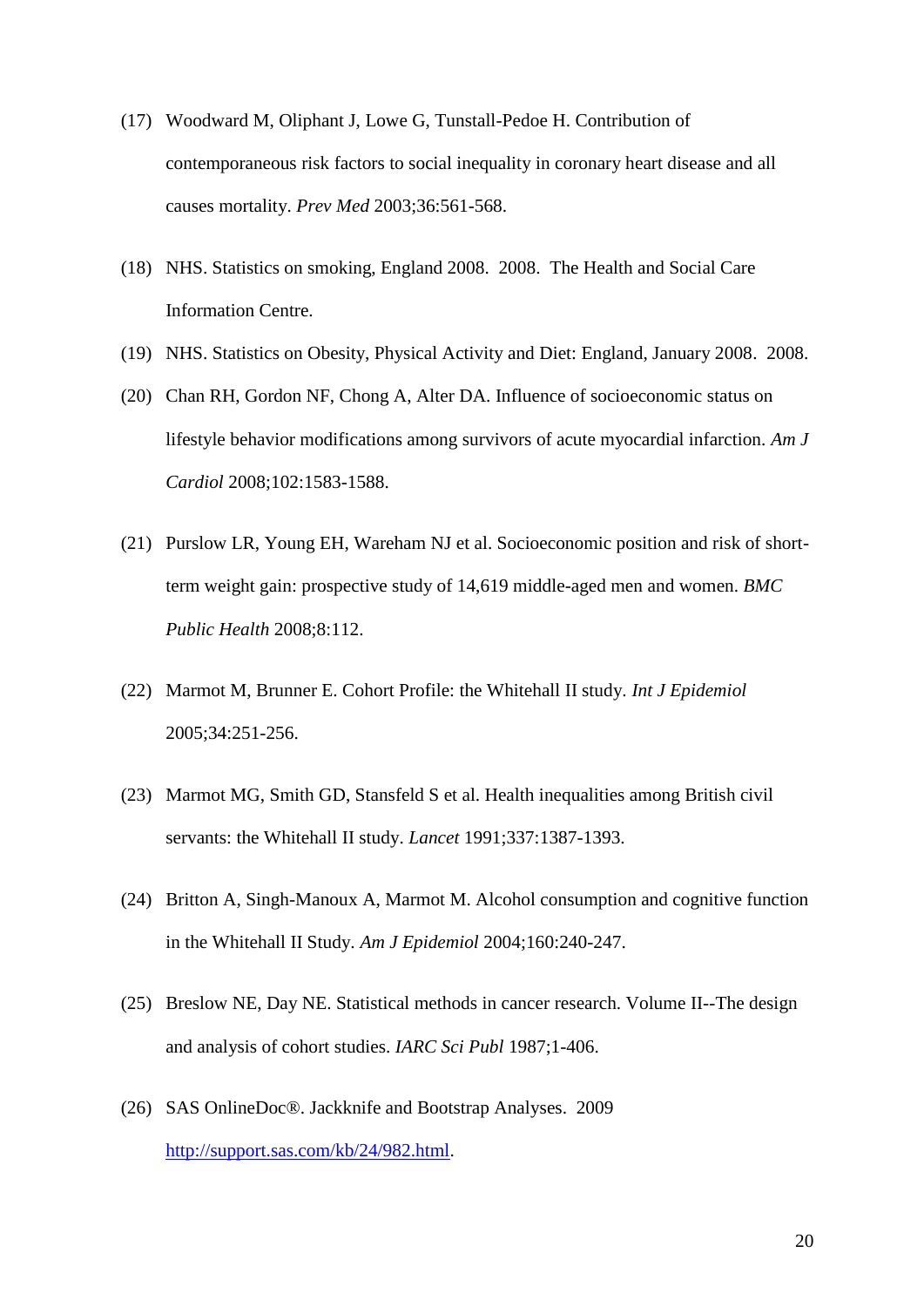- (27) Bartley M. *Health Inequality - An introduction to Theories, Concepts and methods*. Oxford: Blackwell Publishing, 2004.
- (28) Kaplan GA, Pamuk ER, Lynch JW, Cohen RD, Balfour JL. Inequality in income and mortality in the United States: analysis of mortality and potential pathways. *BMJ* 1996;312:999-1003.
- (29) Marmot M, Wilkinson R. *Social determinants of health*. New York: Oxford University Press, 1999.
- (30) Townsend P, Davidson N, Whitehead M. *Inequalities in Health: The Black Report and the Health Divide.* London: Penguin Books, 1992.
- (31) Kivimaki M, Shipley MJ, Ferrie JE et al. Best-practice interventions to reduce socioeconomic inequalities of coronary heart disease mortality in UK: a prospective occupational cohort study. *Lancet* 2008;372:1648-1654.
- (32) Hart JT. The inverse care law. *Lancet* 1971;1:405-412.
- (33) Hemstrom O. Health inequalities by wage income in Sweden: the role of work environment. *Soc Sci Med* 2005;61:637-647.
- (34) Krieger N, Chen JT, Waterman PD et al. The inverse hazard law: blood pressure, sexual harassment, racial discrimination, workplace abuse and occupational exposures in US low-income black, white and Latino workers. *Soc Sci Med* 2008;67:1970-1981.
- (35) Krieger N, Rowley DL, Herman AA, Avery B, Phillips MT. Racism, sexism, and social class: implications for studies of health, disease, and well-being. *Am J Prev Med* 1993;9:82-122.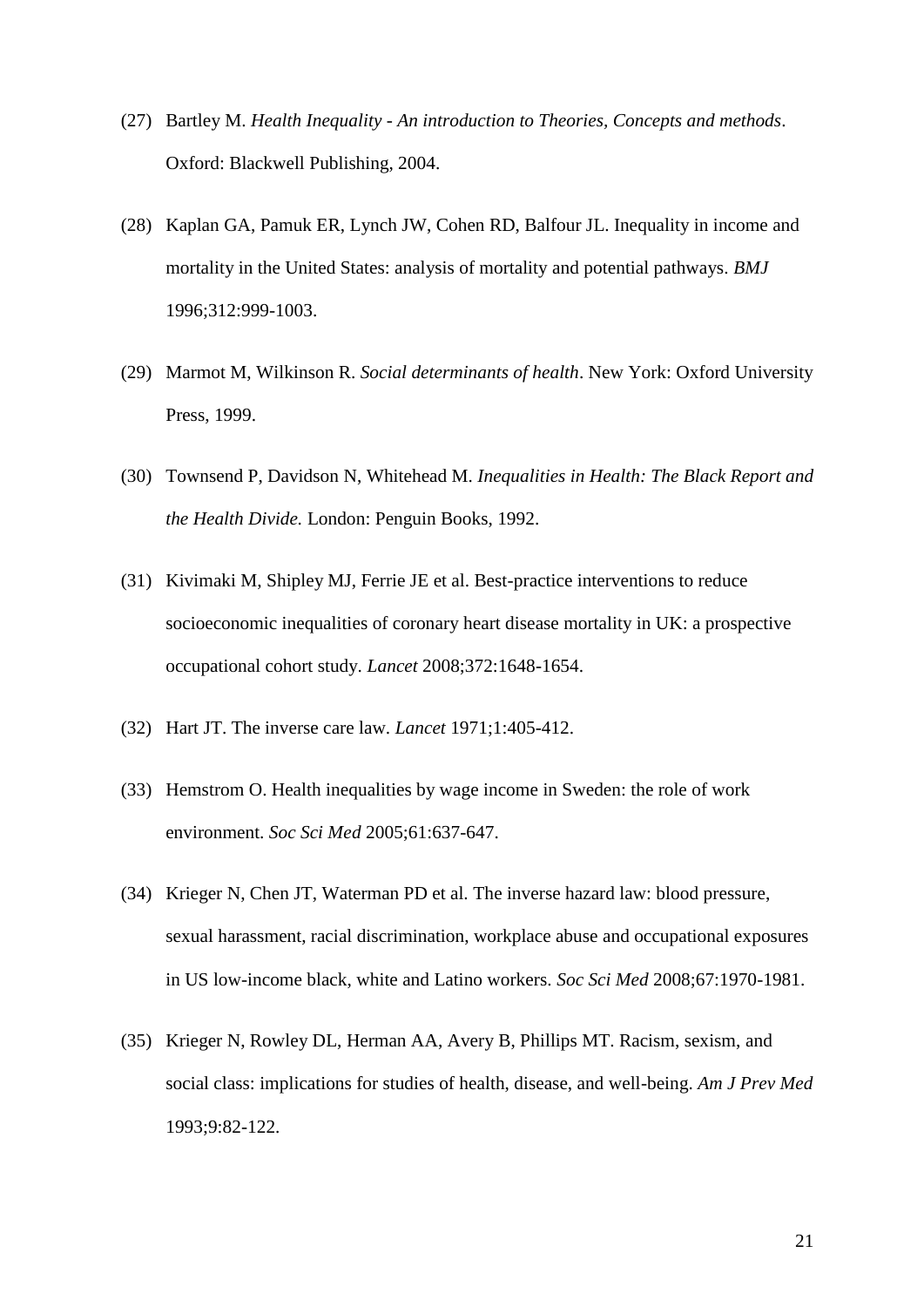- (36) Britton A, Shipley M, Marmot M, Hemingway H. Does access to cardiac investigation and treatment contribute to social and ethnic differences in coronary heart disease? Whitehall II prospective cohort study. *BMJ* 2004;329:318.
- (37) Pekkanen J, Tuomilehto J, Uutela A, Vartiainen E, Nissinen A. Social class, health behaviour, and mortality among men and women in eastern Finland. *BMJ* 1995;311:589-593.
- (38) Winkleby MA, Flora JA, Kraemer HC. A community-based heart disease intervention: predictors of change. *Am J Public Health* 1994;84:767-772.
- (39) Sorensen G, Stoddard AM, Dubowitz T et al. The influence of social context on changes in fruit and vegetable consumption: results of the healthy directions studies. *Am J Public Health* 2007;97:1216-1227.
- (40) Paffenbarger RS, Jr., Hyde RT, Wing AL, Lee IM, Jung DL, Kampert JB. The association of changes in physical-activity level and other lifestyle characteristics with mortality among men. *N Engl J Med* 1993;328:538-545.
- (41) Byberg L, Melhus H, Gedeborg R et al. Total mortality after changes in leisure time physical activity in 50 year old men: 35 year follow-up of population based cohort. *BMJ* 2009;338:b688.
- (42) Andersen LB. Relative risk of mortality in the physically inactive is underestimated because of real changes in exposure level during follow-up. *Am J Epidemiol* 2004;160:189-195.
- (43) Gronbaek M, Johansen D, Becker U et al. Changes in alcohol intake and mortality: a longitudinal population-based study. *Epidemiology* 2004;15:222-228.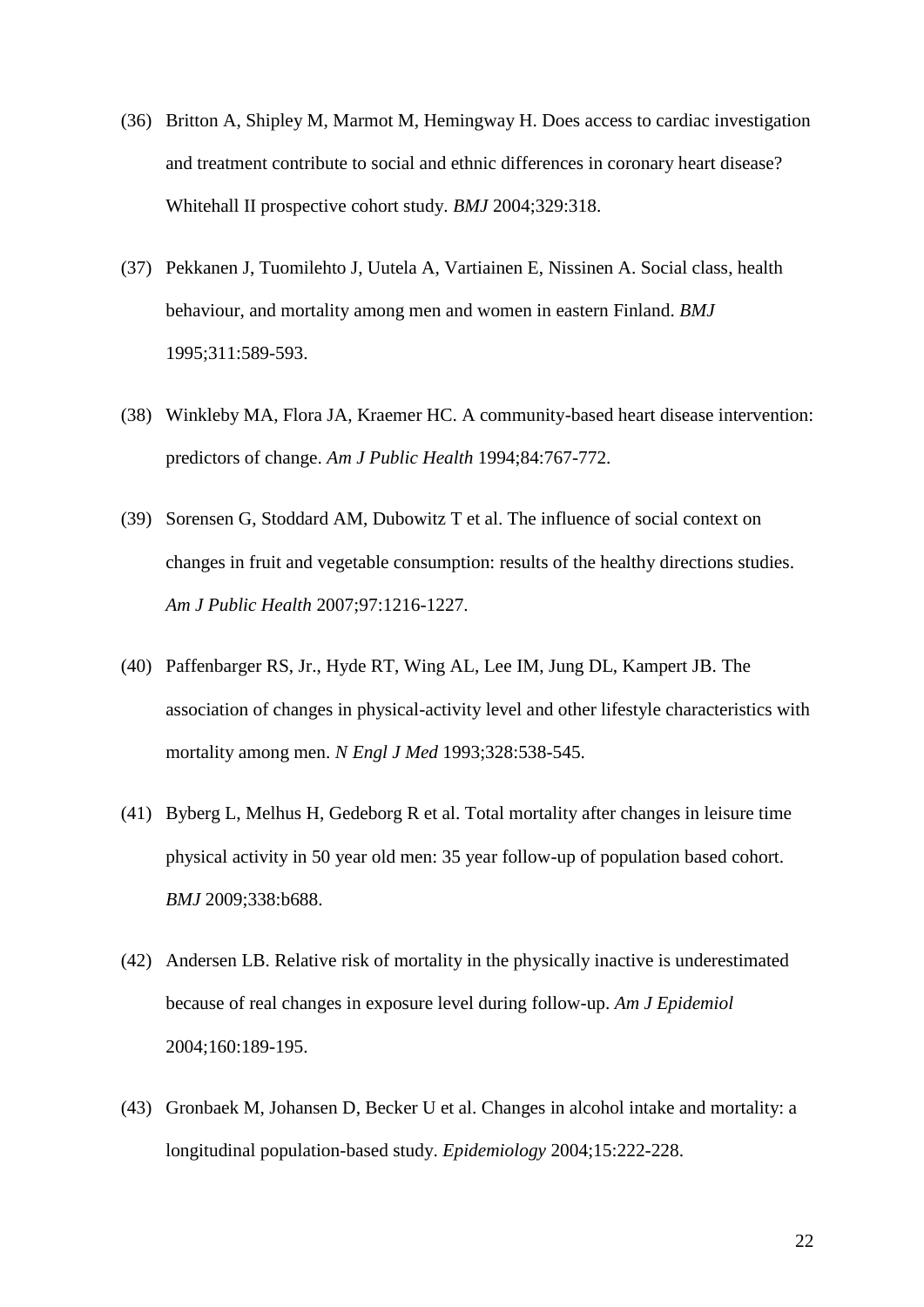- (44) Kenfield SA, Stampfer MJ, Rosner BA, Colditz GA. Smoking and smoking cessation in relation to mortality in women. *JAMA* 2008;299:2037-2047.
- (45) Godtfredsen NS, Lam TH, Hansel TT et al. COPD-related morbidity and mortality after smoking cessation: status of the evidence. *Eur Respir J* 2008;32:844-853.
- (46) Demissie S, LaValley MP, Horton NJ, Glynn RJ, Cupples LA. Bias due to missing exposure data using complete-case analysis in the proportional hazards regression model. *Stat Med* 2003;22:545-557.
- (47) Macintyre S. The social patterning of exercise behaviours: the role of personal and local resources. *Br J Sports Med* 2000;34:6.
- (48) Macintyre S, Maciver S, Sooman A. Area, class and health; should we be focusing on places or people? *J Soc Policy* 1993;22:213-234.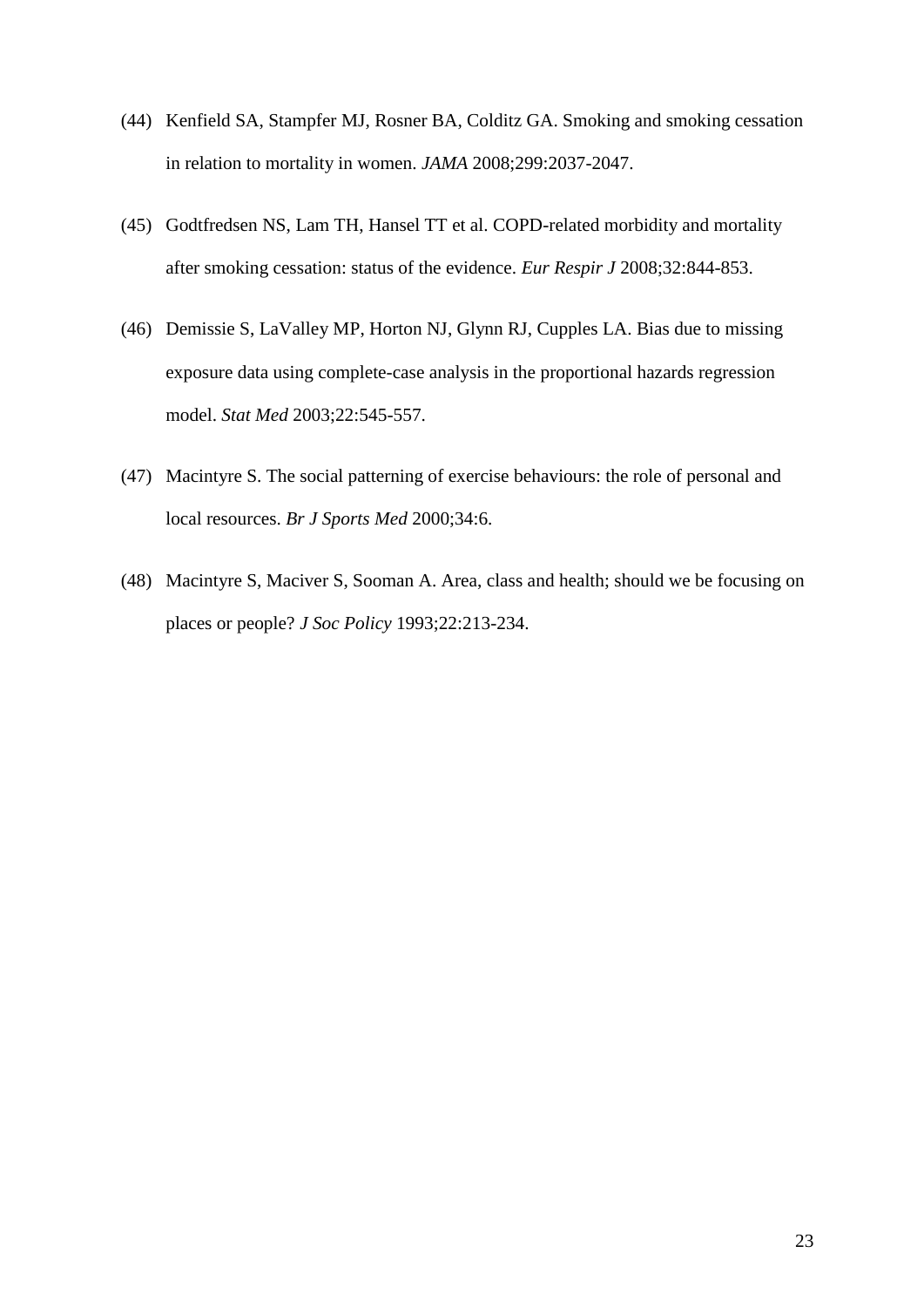|                     |         | High SEP                         |        | Intermediate SEP                     | Low SEP                         |              |  |  |
|---------------------|---------|----------------------------------|--------|--------------------------------------|---------------------------------|--------------|--|--|
|                     |         | (25 330 - 87 620 £) <sup>†</sup> |        | $(8517 - 25554 \text{ E})^{\dagger}$ | (7 387 - 11 917 £) <sup>†</sup> |              |  |  |
| Characteristics     | N       | Percent (SE)                     | N      | Percent (SE)                         | N                               | Percent (SE) |  |  |
|                     |         |                                  |        |                                      |                                 |              |  |  |
| Total               | 2867    | 29.9                             | 4 6 63 | 48.6                                 | 2 0 6 0                         | 21.5         |  |  |
|                     |         |                                  |        |                                      |                                 |              |  |  |
| Men                 | 2513    | 87.7 (0.6)                       | 3429   | 73.5(0.6)                            | 569                             | 27.6(1.0)    |  |  |
| University degree   | 1 4 7 3 | 56.6 (0.9)                       | 793    | 18.8(0.6)                            | 104                             | 5.9(0.5)     |  |  |
| <b>Smokers</b>      | 290     | 10.1(0.6)                        | 845    | 18.1(0.5)                            | 612                             | 29.7(1.0)    |  |  |
| Abstainers          | 227     | 7.9(0.5)                         | 745    | 16.0(0.5)                            | 747                             | 36.3(1.1)    |  |  |
| Heavy drinkers      | 558     | 19.5(0.7)                        | 821    | 17.6(0.6)                            | 142                             | 6.9(0.6)     |  |  |
| Unhealthy diet      | 167     | 5.8(0.4)                         | 507    | 10.9(0.5)                            | 306                             | 14.9(0.8)    |  |  |
| Physically inactive | 189     | 6.6(0.5)                         | 512    | 11.0(0.5)                            | 730                             | 35.4(1.1)    |  |  |
|                     | Mean    | <b>SD</b>                        | Mean   | <b>SD</b>                            | Mean                            | <b>SD</b>    |  |  |
| Age $(y)$           | 45.0    | 5.8                              | 43.3   | 6.0                                  | 46.0                            | 6.0          |  |  |
|                     |         |                                  |        |                                      |                                 |              |  |  |

Table 1. Baseline characteristics of the Whitehall II participants included in the study by socioeconomic position (SEP)\*.

SD= Standard Deviation; SE= Standard Error

For all baseline characteristics, the tests for heterogeneity across SEP groups are significant at p<0.001. \* High SEP represents administrative grades, intermediate SEP professional or executive grades, and low SEP clerical or support grades. Unhealthy diet corresponds to eating white bread most frequently, using whole milk and eating fruit and vegetables less than 3 times a month. Physical inactivity corresponds to performing less than 1 hr/week of moderate and less than 1 hr/week of vigorous physical activity.

 $<sup>†</sup>$  Salary range in British Pound (£) at 1st August 1992, drawn from employers' records.</sup>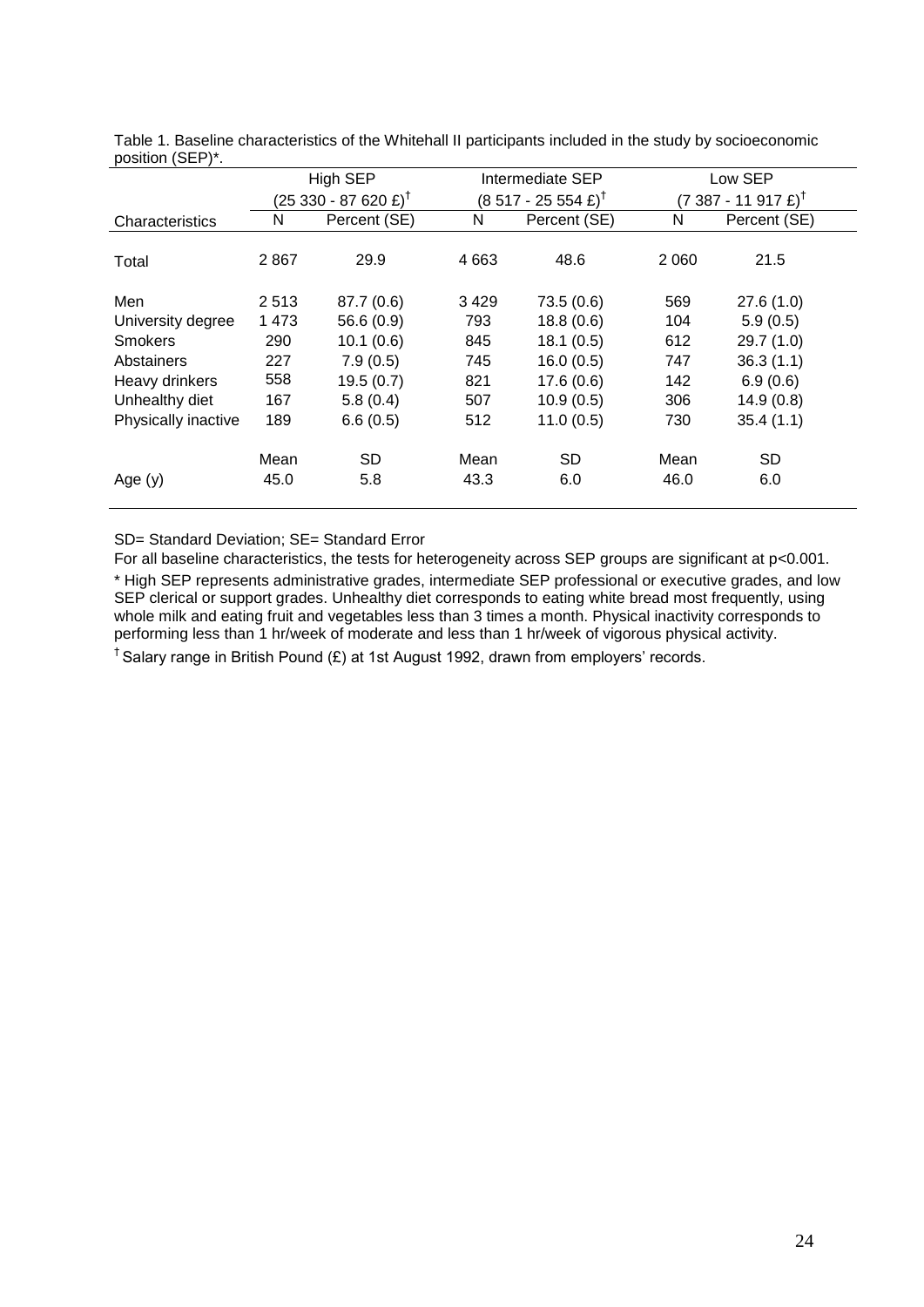|                              | All-cause mortality |       |              |           | Cancer mortality |                         |     | CVD mortality |                       |              | Other mortality |                 |  |
|------------------------------|---------------------|-------|--------------|-----------|------------------|-------------------------|-----|---------------|-----------------------|--------------|-----------------|-----------------|--|
|                              | ${\sf N}$           | Rate* | (95% CI)     | ${\sf N}$ | Rate*            | (95% CI)                | N   | Rate*         | (95% CI)              | $\mathsf{N}$ | Rate*           | (95% CI)        |  |
| Socioeconomic position       |                     |       |              |           |                  |                         |     |               |                       |              |                 |                 |  |
| High (N=2 867)               | 191                 | 2.99  | (2.48, 3.60) | 94        |                  | $1.57$ $(1.20, 2.06)$   | 52  |               | $0.63$ $(0.48, 0.83)$ | 45           | 0.78            | (0.52, 1.17)    |  |
| Intermediate (N=4 663)       | 306                 | 3.68  | (3.29, 4.13) | 151       | 1.86             | (1.58, 2.19)            | 78  | 0.95          | (0.76, 1.19)          | 77           | 0.88            | (0.70, 1.10)    |  |
| Low (N=2 060)                | 157                 | 4.93  | (4.00, 6.06) | 66        | 1.56             | (1.12, 2.18)            | 58  | 2.21          | (1.60, 3.06)          | 33           | 1.16            | (0.75, 1.79)    |  |
| (Low - High) SEP             |                     | 1.94  | (0.78, 3.10) |           |                  | $-0.01$ $(-0.68, 0.66)$ |     |               | 1.58 (0.84, 2.32)     |              | 0.38            | $(-0.22, 0.98)$ |  |
| <b>Health Behaviors</b>      |                     |       |              |           |                  |                         |     |               |                       |              |                 |                 |  |
| <b>Smoking</b>               |                     |       |              |           |                  |                         |     |               |                       |              |                 |                 |  |
| Non smokers (N=4 746)        | 258                 | 2.83  | (2.50, 3.20) | 131       |                  | 1.24 (1.19, 1.68)       | 73  |               | $0.82$ $(0.65, 1.03)$ | 54           | 0.59            | (0.45, 0.78)    |  |
| Ex smokers (N=3 097)         | 204                 | 3.16  | (2.75, 3.64) | 91        | 1.41             | (1.14, 1.75)            | 65  | 1.01          | (0.78, 1.29)          | 48           | 0.74            | (0.56, 1.00)    |  |
| Current smokers (N=1 747)    | 192                 | 6.47  | (5.60, 7.47) | 89        |                  | 2.94 (2.37, 3.63)       | 50  | 1.79          | (1.35, 2.37)          | 53           | 1.75            | (1.33, 2.30)    |  |
| <b>Drinking</b>              |                     |       |              |           |                  |                         |     |               |                       |              |                 |                 |  |
| Abstainers (N=1 719)         | 136                 | 4.29  | (3.59, 5.12) | 49        |                  | 1.43 (1.06, 1.93)       | 58  |               | 1.92 (1.46, 2.51)     | 29           | 0.94            | (0.64, 1.38)    |  |
| Moderate drinkers (N=6 350)  | 391                 | 3.14  | (2.84, 3.47) | 191       | 1.55             | (1.35, 1.79)            | 110 |               | $0.87$ $(0.72, 1.05)$ | 90           | 0.72            | (0.58, 0.88)    |  |
| Heavy drinkers (N=1 521)     | 127                 | 4.63  | (3.82, 5.60) | 71        | 2.70             | (2.09, 3.48)            | 20  |               | $0.66$ $(0.41, 1.06)$ | 36           | 1.27            | (0.89, 1.81)    |  |
| <b>Diet</b>                  |                     |       |              |           |                  |                         |     |               |                       |              |                 |                 |  |
| Healthy $(N=1 140)$          | 62                  | 2.85  | (2.20, 3.70) | 28        |                  | $1.25$ $(0.85, 1.85)$   | 20  |               | $0.98$ $(0.62, 1.54)$ | 14           | 0.62            | (0.36, 1.06)    |  |
| Moderately healthy (N=7 470) | 515                 | 3.56  | (3.26, 3.88) | 248       | 1.72             | (1.52, 1.95)            | 152 |               | 1.05 (0.89, 1.23)     | 115          | 0.79            | (0.66, 0.95)    |  |
| Unhealthy (N=980)            | 77                  | 4.28  | (3.41, 5.38) | 35        |                  | 1.94 (1.39, 2.72)       | 16  | 0.93          | (0.56, 1.53)          | 26           | 1.41            | (0.96, 2.09)    |  |
| <b>Physical activity</b>     |                     |       |              |           |                  |                         |     |               |                       |              |                 |                 |  |
| Active (N=1 431)             | 368                 | 3.26  | (2.93, 3.62) | 183       |                  | 1.66 (1.43, 1.93)       | 97  |               | $0.84$ $(0.69, 1.03)$ | 26           | 0.75            | (0.61, 0.93)    |  |
| Moderately active (N=2 240)  | 173                 | 4.03  | (3.47, 4.68) | 79        | 1.83             | (1.46, 2.28)            | 53  |               | 1.25 (0.95, 1.63)     | 41           | 0.96            | (0.70, 1.30)    |  |
| Sedentary (N=5 919)          | 113                 | 3.90  | (3.17, 4.80) | 49        | 1.55             | (1.13, 2.13)            | 38  |               | 1.43 (1.01, 2.04)     | 88           | 0.91            | (0.59, 1.41)    |  |
| Overall (N=9 590)            | 654                 | 3.56  | (3.29, 3.84) | 311       | 1.70             | (1.52, 1.90)            | 188 |               | $1.02$ $(0.89, 1.18)$ | 155          | 0.84            | (0.72, 0.98)    |  |

Table 2. Mortality as a function of socioeconomic position (SEP) and health behaviors at baseline

\*Age and sex standardized mortality rates per 1000 person-years.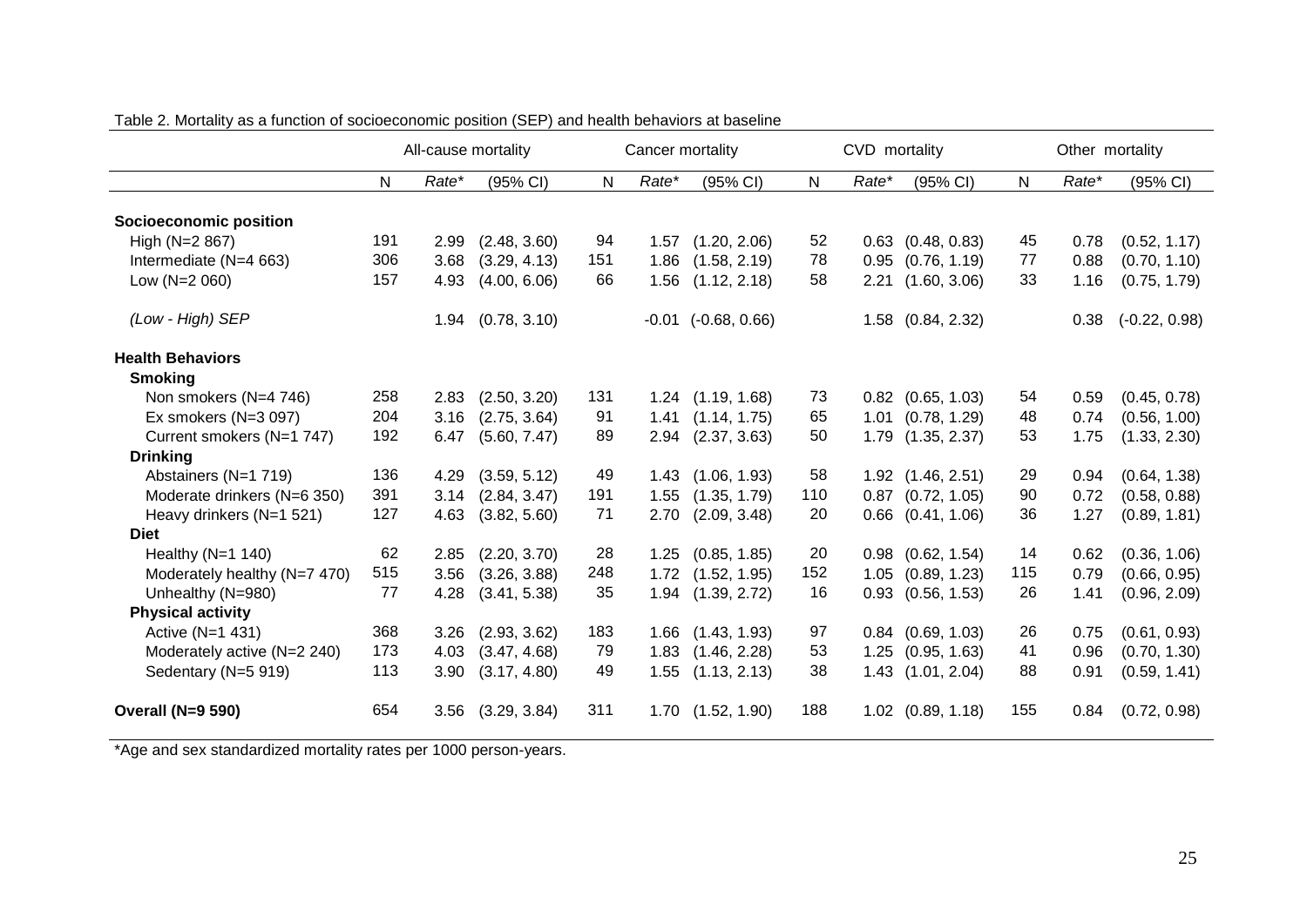Table 3. The role of health behaviors in explaining the association between socioeconomic position and all-cause mortality. The Whitehall II Study. N=9590, Deaths=654.

|                                   | Baseline assessment of health behaviors |              |                               |                 |      |              | Longitudinal assessment of health behaviors<br>(Phases 1, 3, 5 and 7) | Difference between<br>longitudinal & baseline<br>assessments |                    |                |
|-----------------------------------|-----------------------------------------|--------------|-------------------------------|-----------------|------|--------------|-----------------------------------------------------------------------|--------------------------------------------------------------|--------------------|----------------|
|                                   | HR                                      | 95% CI       | %<br>attenuation <sup>#</sup> | 95% CI          | HR.  | 95% CI       | %<br>attenuation <sup>®</sup>                                         | 95%CI                                                        | Δ%<br>attenuation' | 95%CI          |
| Model 1*                          | .60                                     | (1.26, 2.04) |                               |                 | 1.60 | (1.26, 2.04) |                                                                       |                                                              |                    |                |
| Model 1 + Smoking                 | .36                                     | (1.06, 1.74) | 32%                           | $(21\%, 70\%)$  | 1.38 | (1.08, 1.76) | 35%                                                                   | (19%, 65%)                                                   | -3%                | (-12%, 3%)     |
| Model 1 + Alcohol                 | .58                                     | (1.24, 2.03) | 3%                            | $(-10\%, 17\%)$ | 1.51 | (1.18, 1.94) | 12%                                                                   | $(0\%, 36\%)$                                                | 9%                 | $(0\%, 25\%)$  |
| Model $1 +$ Diet                  | .55                                     | (1.21, 1.98) | 7%                            | $(-9\%, 21\%)$  | 1.48 | (1.16, 1.89) | 17%                                                                   | $(7\%, 40\%)$                                                | 10%                | $(0\%, 28\%)$  |
| Model 1 + Physical activity       | .57                                     | (1.23, 2.00) | 5%                            | $(-6\%, 19\%)$  | 1.45 | (1.14, 1.85) | 21%                                                                   | $(11\%, 44\%)$                                               | 16%                | $(4\%, 39\%)$  |
| Fully adjusted Model <sup>T</sup> | $\cdot$ .31                             | (1.02, 1.69) | 42%                           | $(21\%, 94\%)$  | 1.14 | (0.89, 1.47) | 72%                                                                   | $(42\%, 154\%)$                                              | 30%                | $(10\%, 70\%)$ |

 $\sum\limits_{{\bf -} }^{{\bf -} }$  HR for lowest versus highest occupational position adjusted for sex and year of birth

† HR for lowest versus highest occupational position adjusted for sex, year of birth and all health behaviors

<sup>‡</sup> Percent attenuation= 100 x (β <sub>Model 1+health behavior(s) - β <sub>Model1</sub>)/(β <sub>Model1</sub>)</sub>

# Difference between the model with repeated assessment compared with the baseline assessment of health behaviors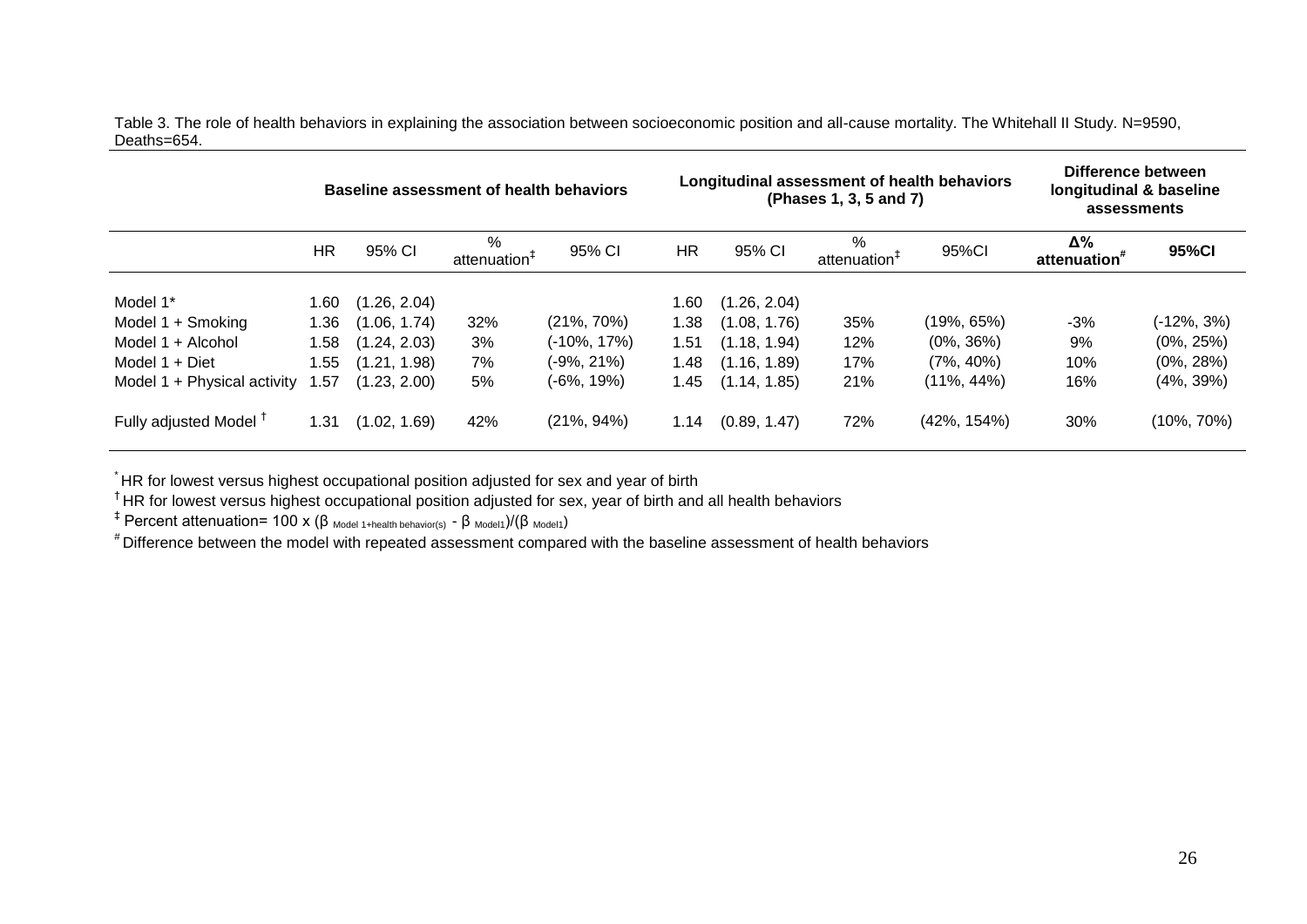Table 4. The role of health behaviors in explaining the association between socioeconomic position and cardiovascular mortality. The Whitehall II Study. N=9585, Deaths=188.

|                                   | <b>Baseline assessment of health behaviors</b> |              |                               |                |           |              | Longitudinal assessment of health behaviors<br>(Phases 1, 3, 5 and 7) | Difference between<br>longitudinal & baseline<br>assessments |                                |               |
|-----------------------------------|------------------------------------------------|--------------|-------------------------------|----------------|-----------|--------------|-----------------------------------------------------------------------|--------------------------------------------------------------|--------------------------------|---------------|
|                                   | <b>HR</b>                                      | 95% CI       | %<br>attenuation <sup>#</sup> | 95% CI         | <b>HR</b> | 95% CI       | %<br>attenuation                                                      | 95%CI                                                        | Δ%<br>attenuation <sup>*</sup> | 95%CI         |
| Model 1*                          | 3.05                                           | (1.94, 4.78) |                               |                | 3.05      | (1.94, 4.78) |                                                                       |                                                              |                                |               |
| Model 1 + Smoking                 | 2.67                                           | (1.69, 4.21) | 12%                           | $(5\%, 24\%)$  | 2.66      | (1.69, 4.19) | 12%                                                                   | $(5\%, 25\%)$                                                | 0%                             | (-3%, 3%)     |
| Model 1 + Alcohol                 | 2.57                                           | (1.62, 4.07) | 15%                           | $(6\%, 31\%)$  | 2.50      | (1.57, 3.97) | 18%                                                                   | $(7\%, 36\%)$                                                | 3%                             | (-6%, 13%)    |
| Model $1 +$ Diet                  | 3.16                                           | (2.01, 4.99) | $-3%$                         | (-10%, 3%)     | 2.82      | (1.79, 4.46) | 7%                                                                    | $(-1\%, 17\%)$                                               | 10%                            | $(3\%, 22\%)$ |
| Model 1 + Physical activity       | 2.84                                           | (1.80, 4.50) | 6%                            | $(3\%, 18\%)$  | 2.66      | (1.69, 4.19) | 12%                                                                   | $(4\%, 23\%)$                                                | 6%                             | (-6%, 19%)    |
| Fully adjusted Model <sup>T</sup> | 2.22                                           | (1.37, 3.58) | 29%                           | $(11\%, 54\%)$ | .85       | (1.15, 2.98) | 45%                                                                   | (24%, 79%)                                                   | 16%                            | $(2\%, 38\%)$ |

\* HR for lowest versus highest occupational position adjusted for sex and year of birth

 $^\dagger$ HR for lowest versus highest occupational position adjusted for sex, year of birth and all health behaviors

<sup>‡</sup> Percent attenuation= 100 x (β <sub>Model 1+health behavior(s)  $-$  β <sub>Model1</sub>)/(β <sub>Model1</sub>)</sub>

 $^{\text{\#}}$ Difference between the model with repeated assessment compared with the baseline assessment of health behaviors